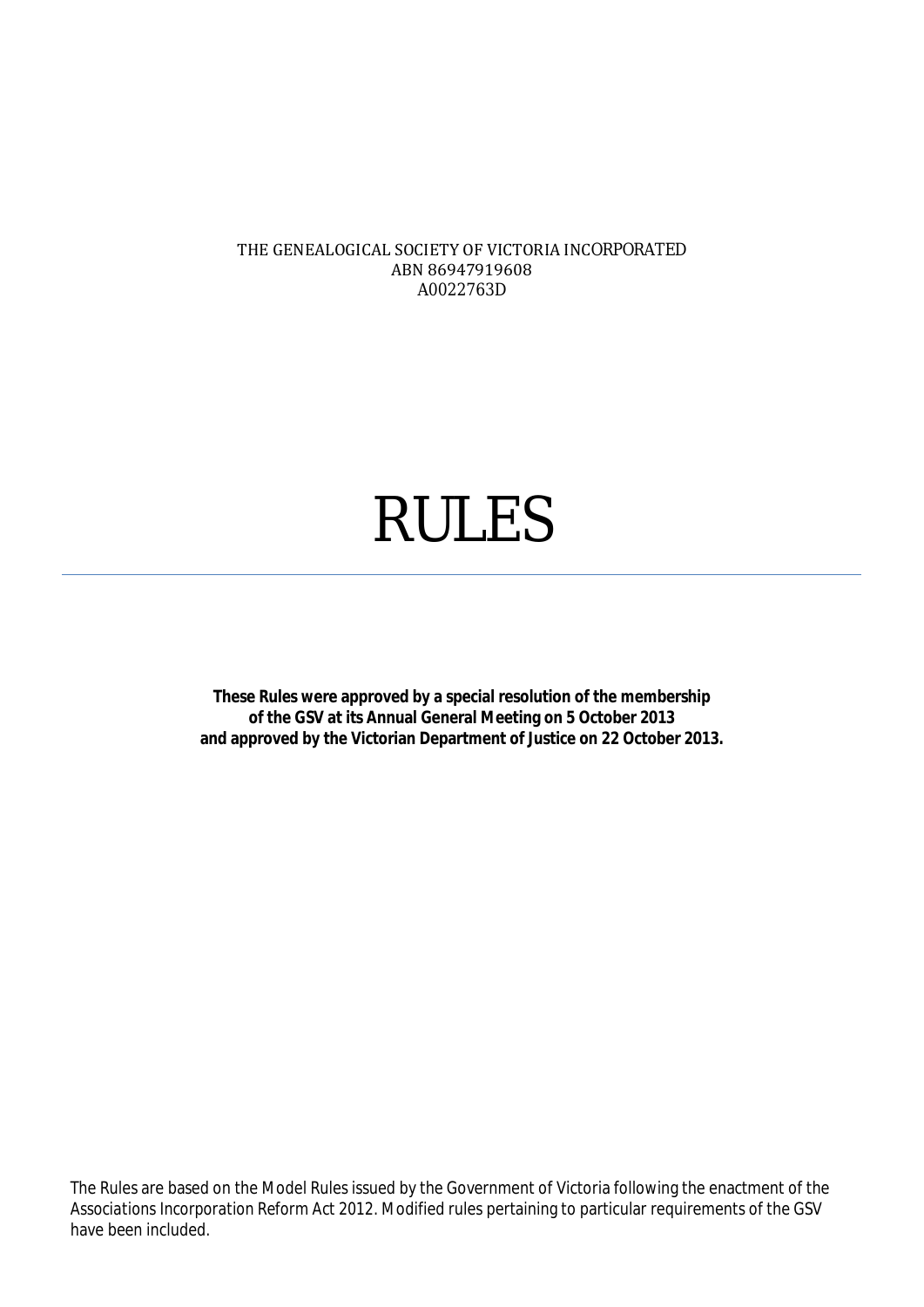# **THE GENEALOGICAL SOCIETY OF VICTORIA INC.**

# **RULES**

# **TABLE OF CONTENTS**

| Rule                                  |                                                               | Page |
|---------------------------------------|---------------------------------------------------------------|------|
|                                       | <b>PART 1-PRELIMINARY</b>                                     | 3    |
| 1                                     | Name                                                          | 3    |
| $\mathfrak{2}$                        | Purposes                                                      | 3    |
| 3                                     | Financial year                                                | 3    |
| $\overline{4}$                        | Definitions                                                   | 3    |
|                                       | <b>PART 2-POWERS OF THE GSV</b>                               | 4    |
| 5                                     | Powers of the GSV                                             | 4    |
| 6                                     | Not for profit organisation                                   | 5    |
|                                       | <b>PART 3-MEMBERS, DISCIPLINARY PROCEDURES AND GRIEVANCES</b> |      |
|                                       | <b>Division 1-Membership</b>                                  | 5    |
| 7                                     | Minimum number of members                                     | 5    |
| 8                                     | Who is eligible to be a member                                | 5    |
| 9                                     | Membership categories                                         | 5    |
| 10                                    | Application for membership                                    | 6    |
| 11                                    | Consideration of application                                  | 6    |
| 12                                    | New membership                                                | 6    |
| 13                                    | Annual subscription and fee on joining                        | 7    |
| 14                                    | General rights of members                                     | 7    |
| 15                                    | Rights not transferable                                       | 7    |
| 16                                    | Obligations of members                                        | 7    |
| 17                                    | Ceasing membership                                            | 7    |
| 18                                    | Resigning as a member                                         | 8    |
| 19                                    | Register of members                                           | 8    |
| 20                                    | Patrons                                                       | 8    |
|                                       | <b>Division 2-Disciplinary action</b>                         | 8    |
| 21                                    | Grounds for taking disciplinary action                        | 8    |
| 22                                    | Disciplinary committee                                        | 9    |
| 23                                    | Notice to member                                              | 9    |
| 24                                    | Decision of committee                                         | 9    |
| 25                                    | Appeal rights                                                 | 10   |
| 26                                    | Conduct of disciplinary appeal meeting                        | 10   |
| <b>Division 3-Grievance procedure</b> |                                                               | 10   |
| 27                                    | Application                                                   | 10   |
| 28                                    | Parties must attempt to resolve the dispute                   | 11   |
| 29                                    | Appointment of mediator                                       | 11   |
| 30                                    | <b>Mediation</b> process                                      | 11   |
| 31                                    | Failure to resolve dispute by mediation                       | 11   |

# **PART 4—GENERAL MEETINGS OF THE GSV 11**

| 32 | Annual general meetings                            |    |
|----|----------------------------------------------------|----|
| 33 | Special general meetings                           | 12 |
| 34 | Special general meeting held at request of members | 12 |
| 35 | Notice of general meetings.                        | 13 |
| 36 | <b>Proxies</b>                                     | 13 |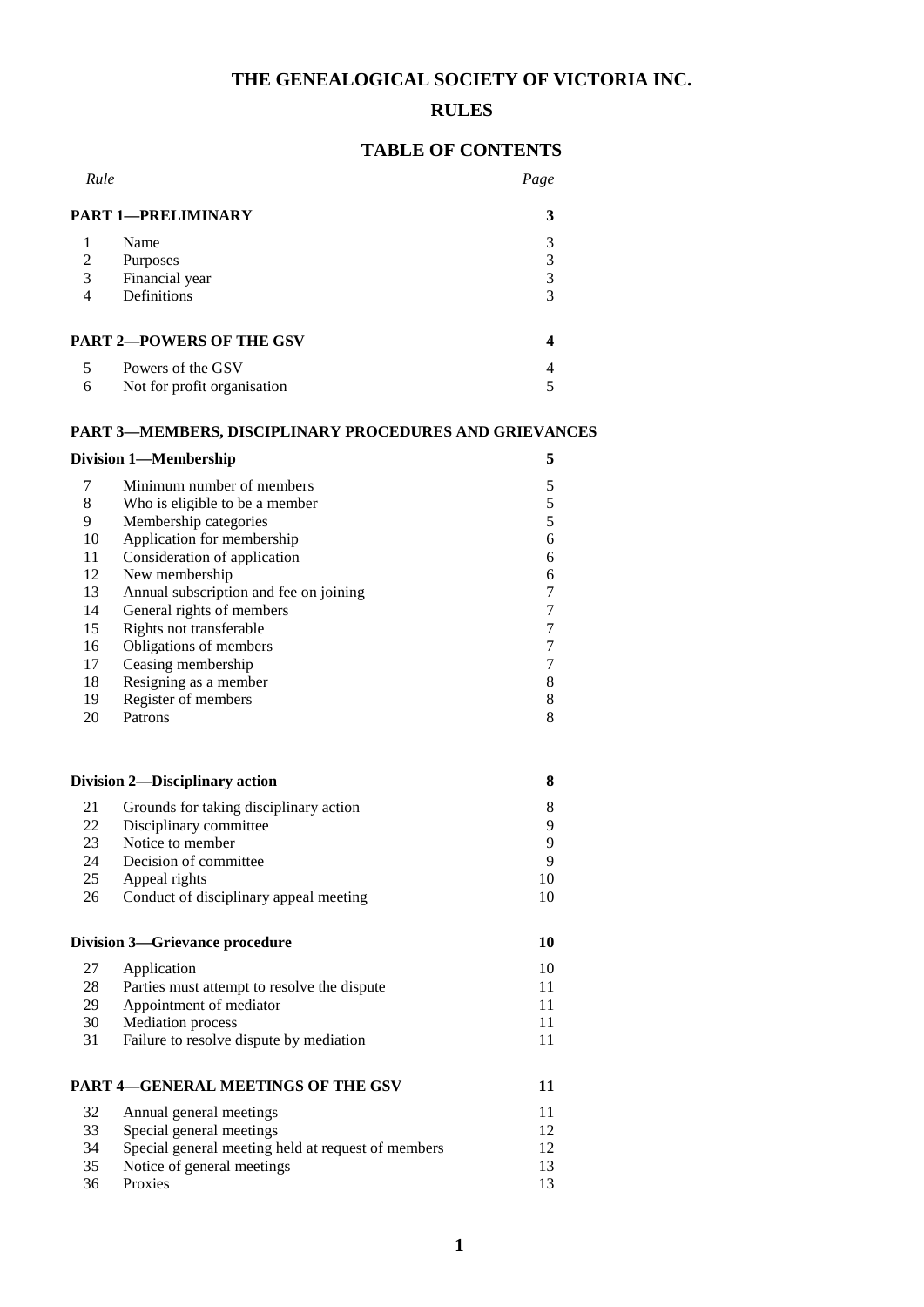| 37       | Use of technology                                           | 13       |
|----------|-------------------------------------------------------------|----------|
| 38       | Quorum at general meetings                                  | 14       |
| 39       | Adjournment of general meeting                              | 14       |
|          |                                                             |          |
| 40       | Voting and rulings at general meeting                       | 15       |
| 41       | Special resolutions                                         | 15       |
| 42       | Determining whether resolution carried                      | 15       |
| 43       | Minutes of general meeting                                  | 15       |
|          |                                                             |          |
|          | <b>PART 5-COUNCIL</b>                                       | 16       |
|          | <b>Division 1-Powers of Council</b>                         | 16       |
| 44       |                                                             | 16       |
|          | Role and powers                                             |          |
| 45       | Delegation                                                  | 16       |
| 46       | By-laws                                                     | 16       |
|          | Division 2—Composition of Council and duties of members     | 17       |
| 47       | <b>Composition of Council</b>                               | 17       |
|          |                                                             |          |
| 48       | <b>General Duties</b>                                       | 17       |
| 49       | President and Vice-Presidents                               | 17       |
| 50       | Secretary                                                   | 18       |
| 51       | Treasurer                                                   | 18       |
|          | Division 3—Election of Council members and tenure of office | 18       |
|          |                                                             |          |
| 52       | Who is eligible to be a Council member                      | 18       |
| 53       | Election of members to Council                              | 19       |
| 54       | <b>Ballot</b>                                               | 19       |
| 55       | Term of office                                              | 20       |
| 56       | Vacation or termination of office                           | 20       |
|          |                                                             |          |
| 57       | Filling casual vacancies                                    | 20       |
|          | <b>Division 4-Operations of Council</b>                     | 21       |
| 58       | <b>Executive Committee</b>                                  | 21       |
| 59       | Meetings of Council                                         | 21       |
|          |                                                             |          |
| 60       | Notice of meetings                                          | 21       |
| 61       | <b>Urgent</b> meetings                                      | 21       |
| 62       | Procedure and order of business                             | 21       |
| 63       | Quorum                                                      | 22       |
| 64       |                                                             | 22       |
|          | Voting                                                      |          |
| 65       | Conflict of interest                                        | 22       |
| 66       | Minutes of meeting                                          | 23       |
| 67       | Leave of absence                                            | 23       |
|          | <b>PART 6-FINANCIAL MATTERS</b>                             | 23       |
|          |                                                             |          |
| 68       | Source of funds                                             | 23       |
| 69       | Management of funds                                         | 23       |
| 70       | Financial records                                           | 24       |
|          |                                                             |          |
| 71       | <b>Financial statements</b>                                 | 24       |
| 72       | Indemnification                                             | 24       |
|          | <b>PART 7-GENERAL MATTERS</b>                               | 24       |
| 73       | Common seal                                                 | 24       |
|          |                                                             |          |
| 74       | Registered address                                          | 24       |
|          |                                                             |          |
| 75       | Notice requirements                                         | 25       |
| 76       |                                                             | 25       |
|          | Custody and inspection of books and records                 |          |
| 77<br>78 | Winding up and cancellation<br><b>Alteration of Rules</b>   | 26<br>26 |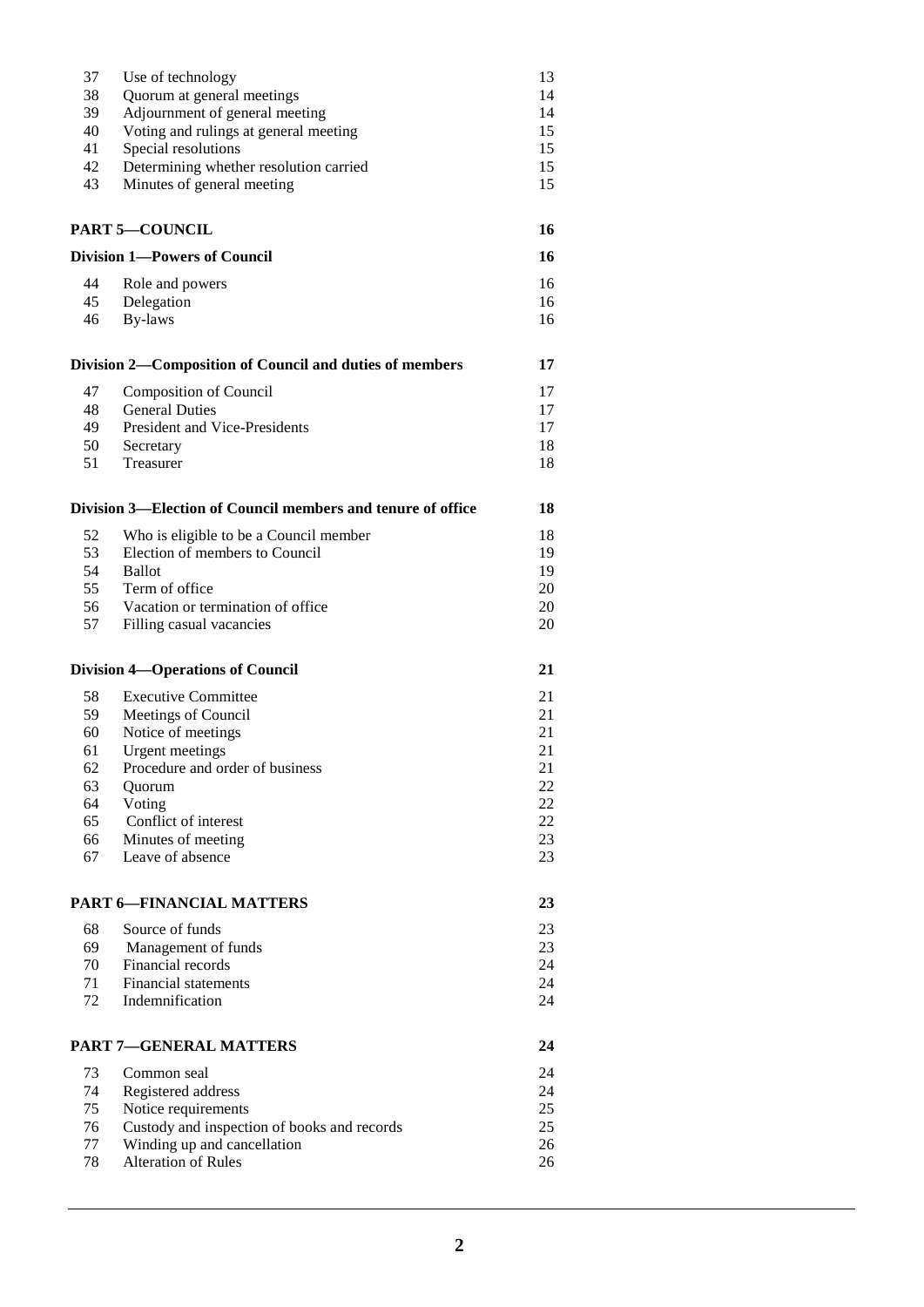#### **PART 1—PRELIMINARY**

# **1 Name**

The name of the incorporated association is "The Genealogical Society of Victoria Incorporated" (the GSV).

# **2 Purposes**

The GSV was founded on 17 March 1941. Its purposes are to:

(a) facilitate, encourage and promote genealogical research, and to educate and assist members and others in the study of genealogy, family history, heraldry and allied subjects;

(b) hold regular meetings of members and the public at which presentations shall be given and discussions take place in connection with the various aspects of genealogical study;

(c) make permanent records and indexes of births, baptisms, marriages, deaths, funerals, wills, monumental and other inscriptions, parish registers and other records of genealogical interest;

(d) acquire and conduct a reference library containing books, papers, magazines, manuscripts, maps, microforms, video and sound recordings, and electronic data etc., on genealogical, heraldic, historical, biographical and allied subjects for the use of members and the general public, located within the GSV or in other libraries and institutions;

(e) print, publish, purchase and disseminate such journals, periodicals, books and other items as may assist achievement of any of the purposes of the GSV;

(f) liaise with other organizations within and without Australia having similar purposes as the GSV;

(g) adopt such means of making known to the general public the purposes of the GSV as may seem expedient and to otherwise further the interests of members in particular by advertising and promoting on-line and in the press, matters relating wholly to the purposes of the GSV, and by granting prizes and making donations; and

(h) initiate or participate in genealogical and related events.

# **3 Financial year**

The financial year of the GSV is each period of 12 months ending on 30 June.

# **4 Definitions**

In these Rules—

*absolute majority*, of the Council, means a majority of the Council members currently holding office and entitled to vote at the time (as distinct from a majority of Council members present at a Council meeting);

*by-laws* means by-laws approved by the Council in accordance with rule 5(2)(i).

*chairperson*, of a general meeting or Council meeting, means the person chairing the meeting as required under rule 49;

*council* means the Committee having management of the business of the GSV;

*council meeting* means a meeting of the Council held in accordance with these rules;

*councillor* means a member of the Council elected or appointed under Division 3 of Part 5;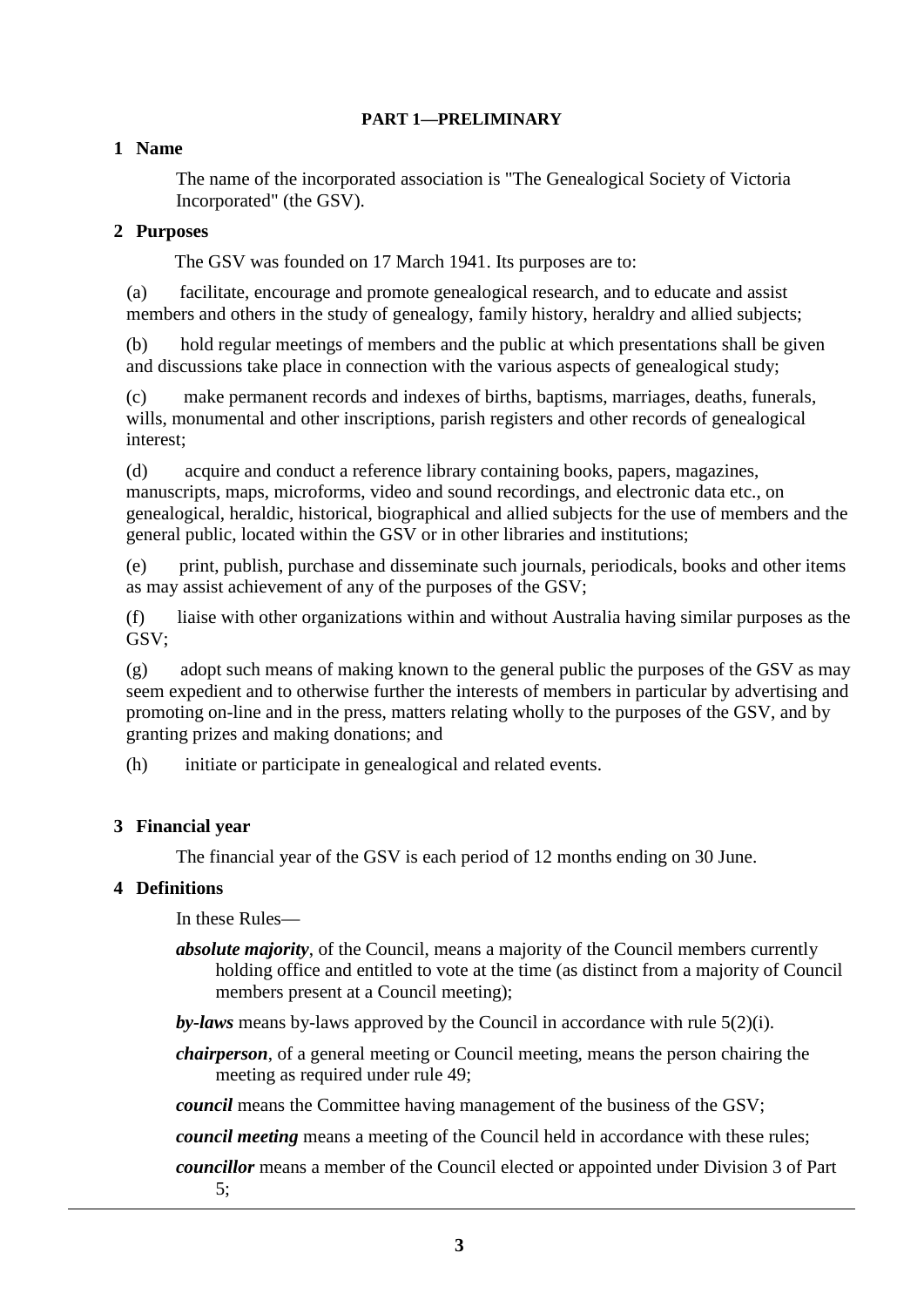- *disciplinary appeal meeting* means a meeting of the members of the GSV convened under rule 25(3);
- *disciplinary meeting* means a meeting of the Committee convened for the purposes of rule 23;
- *disciplinary committee* means the committee appointed under rule 22;
- *financial year* means the 12 month period specified in rule 3;
- *general meeting* means a general meeting of the members of the GSV convened in accordance with Part 4 and includes an annual general meeting, a special general meeting and a disciplinary appeal meeting;
- *member* means a member of the GSV:
- *member entitled to vote* means a member who under rule 14(3) is entitled to vote at a general meeting;
- *office-bearers* means the President, Vice-Presidents, Secretary and the Treasurer;
- *special resolution* means a resolution that requires not less than three-quarters of the members voting at a general meeting, whether in person or by proxy, to vote in favour of the resolution;
- *the Act* means the **Associations Incorporation Reform Act 2012** and includes any regulations made under that Act;
- *the Registrar* means the Registrar of Incorporated Associations.

#### **PART 2—POWERS OF THE GSV**

#### **5 Powers of the GSV**

- (1) Subject to the Act, the GSV has power to do all things incidental or conducive to achieve its purposes.
- (2) Without limiting subrule (1), the GSV may:
	- (a) acquire, hold and dispose of real or personal property;
	- (b) open and operate accounts with financial institutions;
	- (c) invest its money in any security in which trust monies may lawfully be invested;
	- (d) raise or borrow money on any terms and in any manner as it thinks fit;
	- (e) secure the repayment of money raised or borrowed, or the payment of a debt or liability;
	- (f) appoint agents to transact business on its behalf;
	- (g) enter into any other contract it considers necessary or desirable;
	- (h) confer on qualified members such honours and awards as may be determined by Council;
	- (i) by Council approval, create by-laws that have the authority of these Rules, for the purpose of elaborating upon GSV policies and processes; and
	- (j) amalgamate with any companies, institutions, societies, or associations having purposes altogether or in part similar to those of the GSV and which shall prohibit the distribution of its or their income and property among its or their members to an extent at least as great as is imposed on the Society under and by virtue of rule 6.
- (3) The GSV may only exercise its powers and use its income and assets (including any surplus) for its purposes.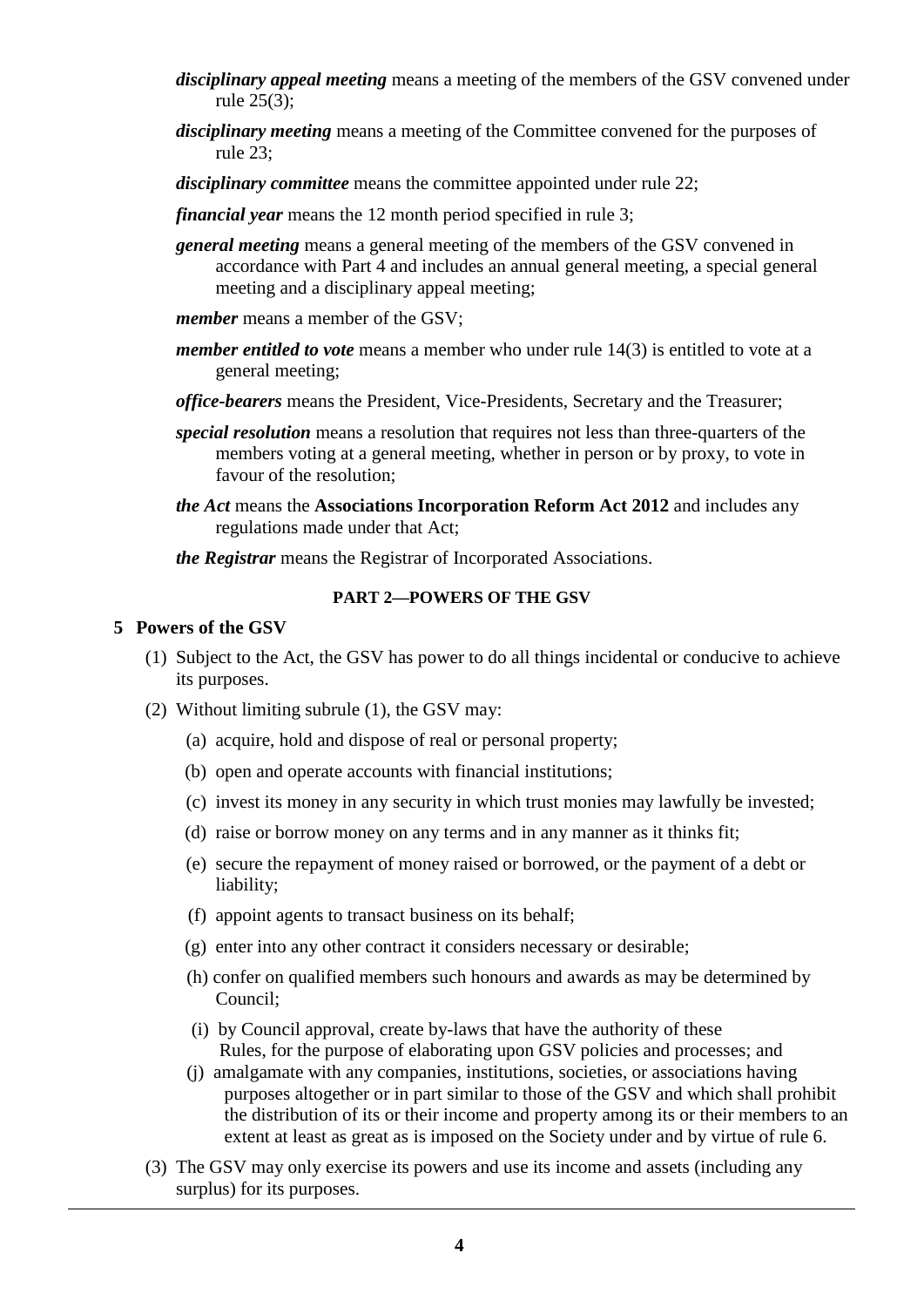# **6 Not for profit organisation**

- (1) The GSV must not distribute any surplus, income or assets directly or indirectly to its members.
- (2) The GSV shall not appoint a person who is an office bearer or a member of the Council to any position which is remunerated.
- (3) Subrule (1) and (2) do not prevent the GSV from paying a member—
	- (a) reimbursement for expenses properly incurred by the member; or
	- (b) for goods or services provided by the member—

if this is done in good faith on terms no more favourable than if the member was not a member.

#### **PART 3—MEMBERS, PATRONS, DISCIPLINARY PROCEDURES AND GRIEVANCES**

#### **Division 1—Membership**

#### **7 Minimum number of members**

The GSV must have at least 5 members.

#### **8 Who is eligible to be a member**

Any person who is aged 18 years or more, or society or corporate entity, who supports the purposes and who is willing to abide by the Rules of the GSV is eligible for membership.

#### **9 Membership categories**

The GSV shall consist of Fellows, Honorary Fellows, Ordinary Members, Joint Members, Life Members, Joint Life Members, Member Societies, Corporate Members, Youth Members and any other category of membership which the Council may from time to time decide by resolution. Additionally, some privileges of membership are accorded, and these Rules shall apply, to day visitors, reciprocal society visitors, invited guests and participants in open days.

- (1) FELLOWS: A Fellow or Honorary Fellow of the GSV shall be a natural person nominated in accordance with By-law 1 and shall be presented for election at a General Meeting of the GSV upon the recommendation of the Council. Once elected as a Fellow, the full rights and privileges of membership of the GSV are available to the Fellow for life.
- (2) ORDINARY MEMBERS: An Ordinary Member shall be a natural person who has paid the subscription applicable to the Ordinary Member category of membership.
- (3) JOINT MEMBERS: Joint Members shall be any two or more natural persons of the one nominated address who have paid the subscription applicable to this category of membership. Joint Members shall be entitled to one vote each.
- (4) LIFE MEMBERS/JOINT LIFE MEMBERS: Life Members and Joint Life Members shall be natural persons who have paid the subscriptions applicable to the relevant category of membership. Joint Life Members shall be entitled to one vote each.
- (5) MEMBER SOCIETIES: Any company, institution, society or association, whether incorporated or unincorporated, formed with a principal object of promoting and participating in the study and research of genealogy, family or local history, heraldry and allied subjects and which is bound by a constitution, rules or by-laws approved by its members is eligible to be a Member Society. Such an organisation desiring membership under this Rule shall apply in writing to the Council in accordance with the By-laws and, upon payment of the requisite fees, may be admitted as a Member Society. A Member Society may from time to time, but at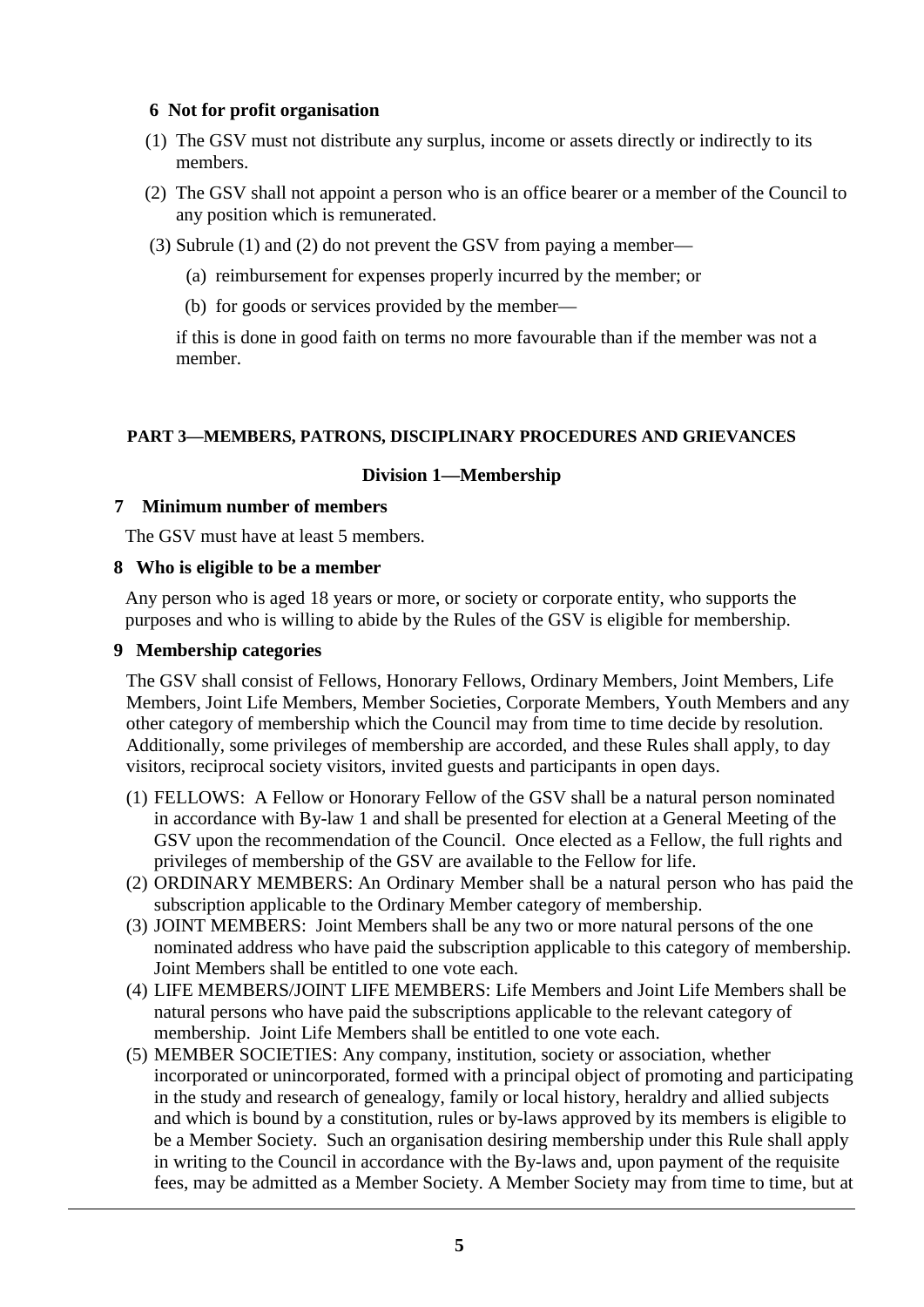least once in every year, nominate a person to be its representative and, subject to these Rules, the person so nominated shall have the same rights, privileges and obligations as an Ordinary Member.

- (6) CORPORATE MEMBERS: A Corporate Member shall be any incorporated or unincorporated body such as an association, institution, government department or instrumentality, local government body, trust, or other organisation (not being a natural person) as may from time to time be approved by Council and which has paid the appropriate fees. A Corporate Member may from time to time, but at least once in every year, nominate a person to be its representative, and, subject to these Rules, the person so nominated shall have the same rights, privileges and obligations as an Ordinary Member.
- (7) YOUTH MEMBERS: A Youth Member shall be a natural person between the ages of 18 and 25 years who has paid the subscription applicable to this category of membership.

# **10 Application for membership**

- (1) To apply to become a member of the GSV, an application must be completed in the required form, stating that the person or entity--
	- (a) wishes to become a member of the GSV; and
	- (b) supports the purposes of the GSV; and
	- (c) agrees to comply with these Rules.
- (2) The application—
	- (a) must include the applicant's signature or electronic acceptance as appropriate; and
	- (b) must be accompanied by the appropriate fees.

# **11 Consideration of application**

- (1) As soon as practicable after an application for membership is received, the Council must decide by resolution whether to accept or reject the application.
- (2) The Council must notify the applicant of its decision to reject the application as soon as practicable after the decision is made.
- (3) If the Council rejects the application, it must return any money accompanying the application to the applicant.
- (4) No reason need be given for the rejection of an application.

# **12 New membership**

- (1) If an application for membership is approved by the Council—
	- (a) the resolution to accept the membership must be recorded in the minutes of the Council meeting; and
	- (b) the Secretary must, as soon as practicable, enter the name and address of the new member, and the date of becoming a member, in the register of members.
- (2) A person becomes a member of the GSV and, subject to rule 14(3) is entitled to exercise his or her rights of membership from the date, whichever is the later, on which—
	- (a) the Council approves the person's membership; or
	- (b) the person pays the appropriate fees.

(3) Once the appropriate fees have been credited to the GSV, an applicant for membership may be granted immediate access to certain GSV services and facilities. The intention behind this is to ensure that applicants are not unduly disadvantaged by the membership processing interval.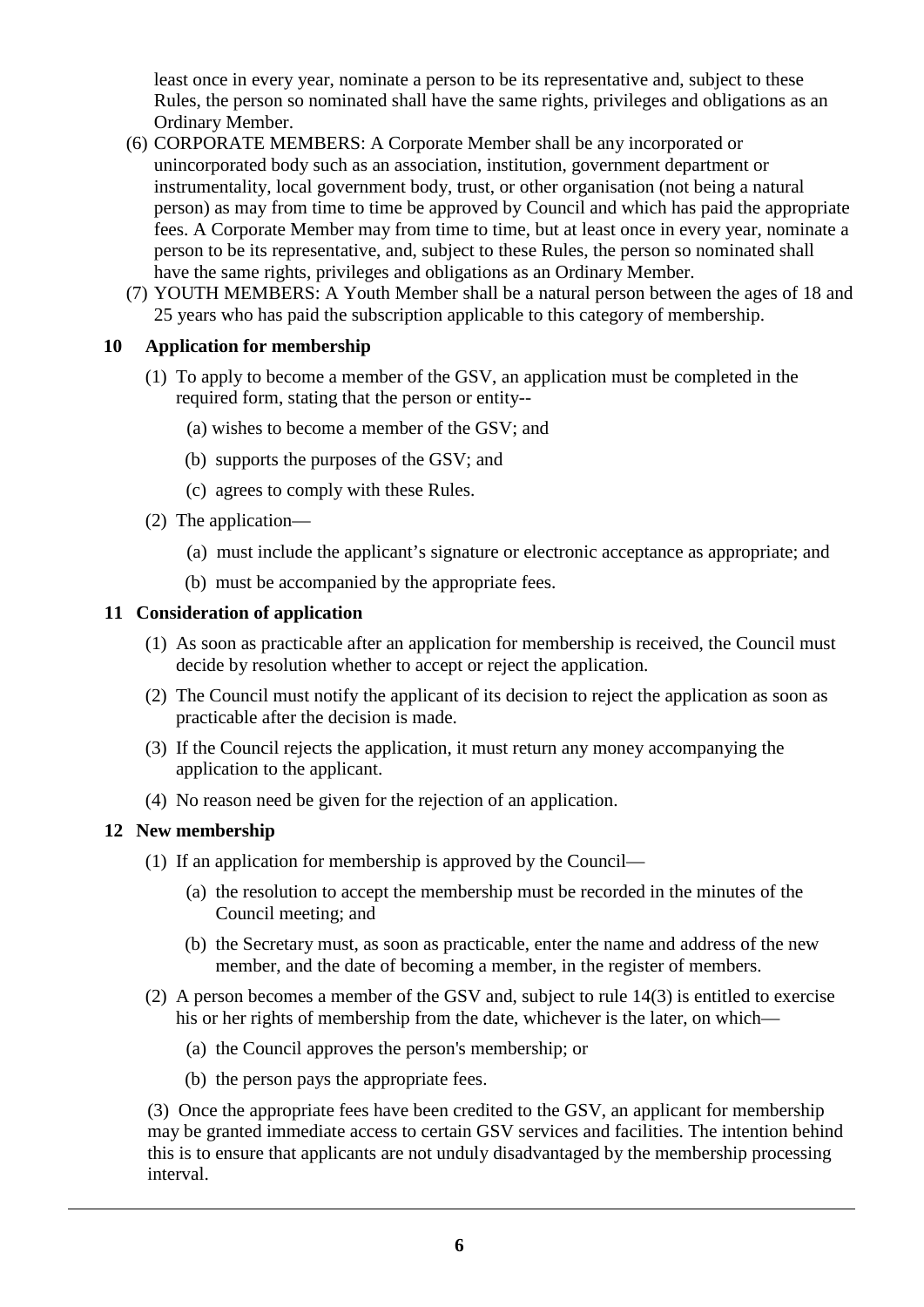# **13 Annual subscription and fee on joining**

- (1) There shall be such joining fee and annual subscription payable by each category of member as is decided by the Council from time to time.
- (2) The applicable annual subscription is payable each year, in advance, on or before the anniversary of the first day of the month of the member's election to membership.
- (3) A member desiring to transfer from one category of membership to another shall receive full credit for the amount already paid in respect of that financial year's subscription and he or she shall be required to pay only the difference between that amount and the amount applicable to the other category of membership as at the date of application to transfer.

# **14 General rights of members**

- (1) A member of the GSV is entitled to access the services and facilities of the GSV as determined by the Council from time to time.
- (2) A member of the GSV has the right—
	- (a) to receive notice of general meetings and of proposed special resolutions in the manner and time prescribed by these Rules;
	- (b) to submit items of business for consideration at a general meeting; and
	- (c) to attend and be heard at a general meeting;
	- (d) to vote at a general meeting;
	- (e) to have access to the minutes of general meetings and other documents of the Association as provided under rule 76; and
	- (f) to inspect the register of members, subject to rule 19(2).
- (3) A member is entitled to vote if—
	- (a) more than 10 business days have passed since he or she became a member of the GSV; and
	- (b) the member's membership rights are not suspended for any reason.

# **15 Rights not transferable**

The rights of a member are not transferable and end when membership ceases.

# **16 Obligations of membership**

- (1) Every member shall be governed by the Rules of the GSV and shall refrain from doing any act likely to prejudice the GSV or its members in any way. All members shall be considered to have assented to and agreed to be bound by these Rules.
- (2) Membership of the GSV does not entitle a member to give the name and address of the GSV as his or her address or otherwise for the purposes of private identification or endorsement.
- (3) It shall be the responsibility of each member to advise the GSV of any change to his or her address or other material particular, as soon after the change as is reasonably possible, to enable the register of members to be kept up to date.

# **17 Ceasing membership**

(1) Any member whose subscription is one month or more in arrears shall be debarred from being a member of Council, from nominating any candidate for election or appointment to Council, or from voting on any GSV matter.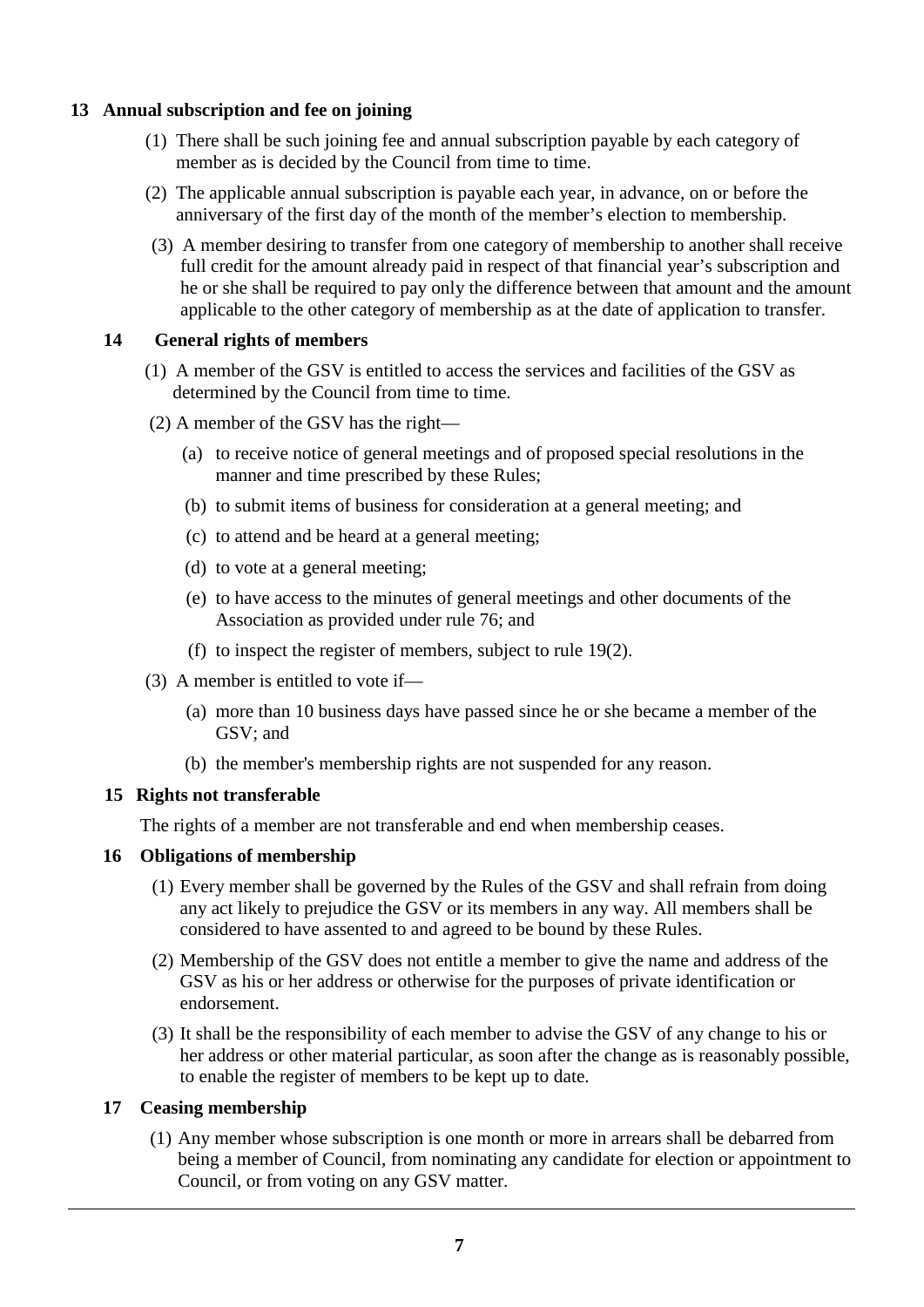- (2) Written notice of arrears in subscription shall be sent to the member and, after allowing a reasonable time (not less than 14 days) for a reply thereto, the Council may remove his or her name from the Register of Members whereupon he or she shall be held to have forfeited all rights and privileges in the GSV. Upon payment of all arrears the Council may reinstate the member and restore his or her name to the Register.
- (3) The membership of a person also ceases on resignation, expulsion or death in which case the Secretary must, as soon as practicable, enter the date the person ceased to be a member in the register of members.

#### **18 Resigning as a member**

- (1) A member may resign by notice in writing given to the GSV.
- (2) A member is taken to have resigned if—
	- (a) the member's annual subscription is more than three months in arrears; or
	- (b) where no annual subscription is payable—
		- (i) the Secretary has made a written request to the member to confirm that he or she wishes to remain a member; and
		- (ii) the member has not, within three months after receiving that request, confirmed in writing that he or she wishes to remain a member.

#### **19 Register of members**

- (1) The Secretary must keep and maintain a register of members that includes—
	- (a) for each current member—
		- (i) the member's name;
		- (ii) the address for notices last given by the member;
		- (iii) the date of becoming a member;
		- (iv) if the member is a student member, a note to that effect;
		- (v) any other information determined by the Council; and
	- (b) for each former member, the date of ceasing to be a member.
- (2) Any member may, at a reasonable time and free of charge, inspect the register of members. This is subject to section 59 of the Act wherein access to the personal information of a person recorded in the register of members may be restricted in certain circumstances. Section 58 of the Act provides that it is an offence to make improper use of information about a person obtained from the Register of Members.

#### **20 Patrons**

Such person as shall be invited by a resolution of the Council to grant his or her patronage to the GSV shall, upon so doing, be accorded the style and title of Patron of the Genealogical Society of Victoria. There may be more than one Patron of the GSV.

#### **Division 2—Disciplinary action**

# **21 Grounds for taking disciplinary action**

The GSV may take disciplinary action against a member in accordance with this Division if it is determined that the member—

- (a) has failed to comply with these Rules; or
- (b) refuses to support the purposes of the GSV or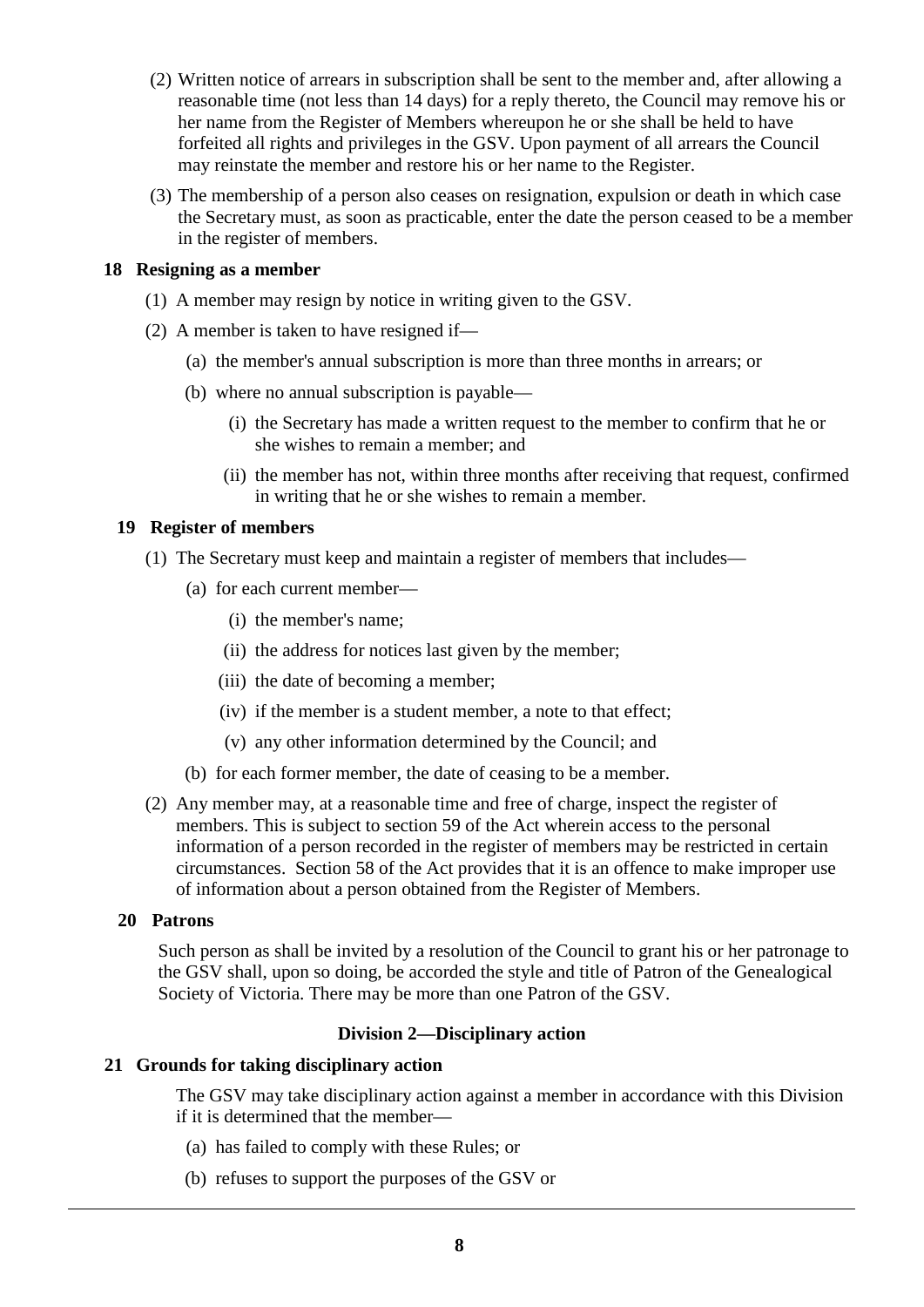(c) has engaged in conduct prejudicial to the GSV.

# **22 Disciplinary committee**

- (1) If the Council is satisfied that there are sufficient grounds for taking disciplinary action against a member, the Council must appoint a disciplinary committee to hear the matter and determine what action, if any, to take against the member.
- (2) The members of the disciplinary committee—
	- (a) may be Council members, members of the GSV or anyone else; but
	- (b) must not be biased against, or in favour of, the member concerned.

# **23 Notice to member**

- (1) Before disciplinary action is taken against a member, the Secretary must give written notice to the member—
	- (a) stating that the GSV proposes to take disciplinary action against the member; and
	- (b) stating the grounds for the proposed disciplinary action; and
	- (c) specifying the date, place and time of the meeting at which the disciplinary committee intends to consider the disciplinary action (the *disciplinary meeting*); and
	- (d) advising the member that he or she may do one or both of the following—
		- (i) attend the disciplinary meeting and address the disciplinary committee at that meeting;
		- (ii) give a written statement to the disciplinary committee at any time before the disciplinary meeting; and
	- (e) setting out the member's appeal rights under rule 25.
- (2) The notice must be given no earlier than 28 days, and no later than 14 days, before the disciplinary meeting is held.

# **24 Decision of committee**

- (1) At the disciplinary meeting, the disciplinary committee must—
	- (a) give the member an opportunity to be heard; and
	- (b) consider any written statement submitted by the member.
- (2) After complying with subrule (1), the disciplinary committee may—
	- (a) take no further action against the member; or
	- (b) may—
		- (i) reprimand the member; or
		- (ii) suspend the membership rights of the member for a specified period; or
		- (iii) expel the member from the GSV.
- (3) The disciplinary committee may not fine the member.
- (4) The suspension of membership rights or the expulsion of a member by the disciplinary committee under this rule takes effect immediately after the vote is passed.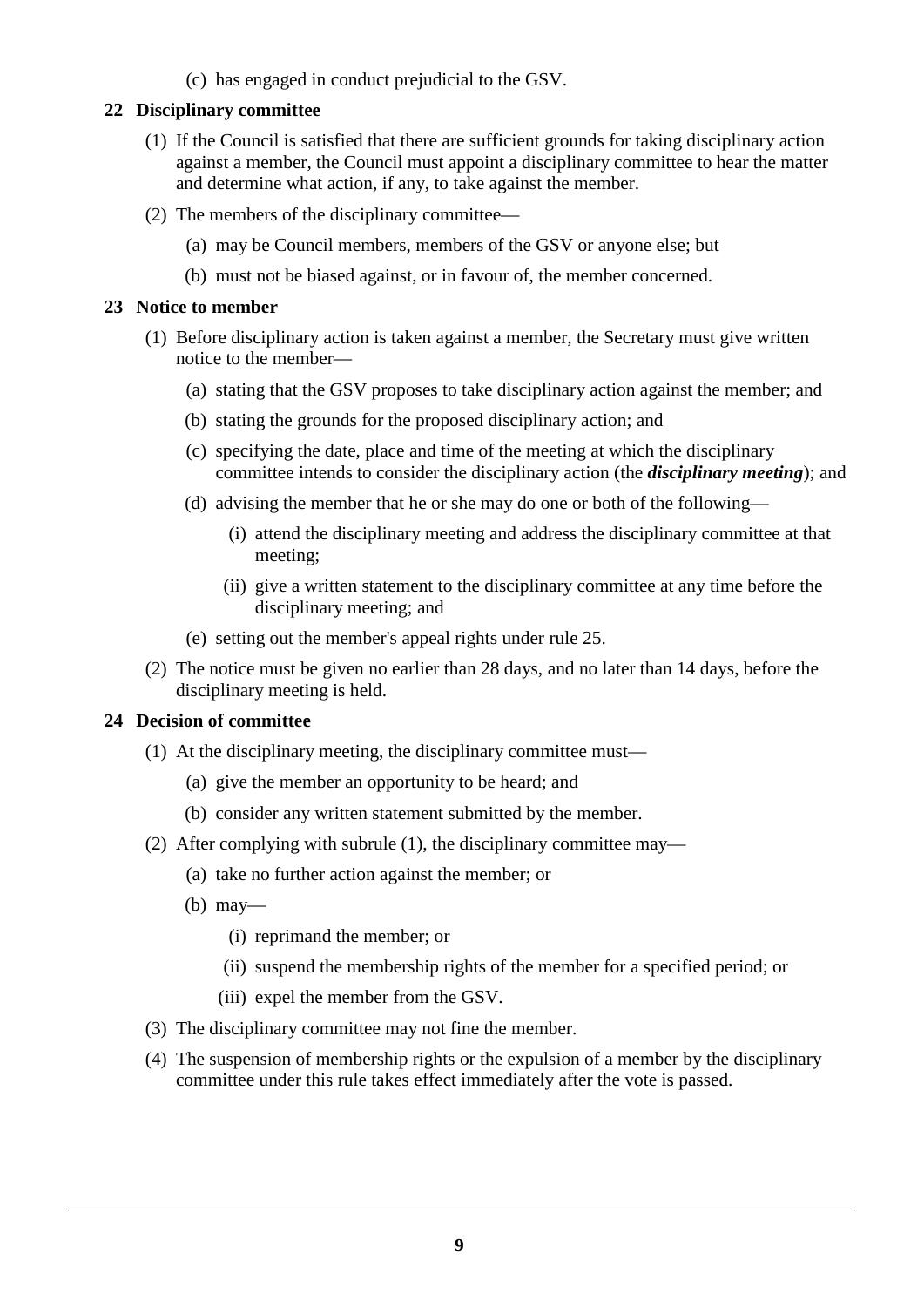# **25 Appeal rights**

- (1) A person whose membership rights have been suspended or who has been expelled from the GSV under rule 24 may give notice to the effect that he or she wishes to appeal against the suspension or expulsion.
- (2) The notice must be in writing and given—
	- (a) to the disciplinary committee immediately after the vote to suspend or expel the person is taken; or
	- (b) to the Secretary not later than 48 hours after the vote.
- (3) If a person has given notice under subrule (2), a disciplinary appeal meeting must be convened by the Council as soon as practicable, but in any event not later than 21 days, after the notice is received.
- (4) Notice of the disciplinary appeal meeting must be given to each member of the GSV as soon as practicable and must—
	- (a) specify the date, time and place of the meeting; and
	- (b) state—
		- (i) the name of the person against whom the disciplinary action has been taken; and
		- (ii) the grounds for taking that action; and
		- (iii) that at the disciplinary appeal meeting the members present must vote on whether the decision to suspend or expel the person should be upheld or revoked.

#### **26 Conduct of disciplinary appeal meeting**

- (1) At a disciplinary appeal meeting—
	- (a) no business other than the question of the appeal may be conducted; and
	- (b) the Council must state the grounds for suspending or expelling the member and the reasons for taking that action; and
	- (c) the person whose membership has been suspended or who has been expelled must be given an opportunity to be heard.
- (2) After complying with subrule (1), the members present at the meeting must vote by secret ballot on the question of whether the decision to suspend or expel the person should be upheld or revoked.
- (3) A member may not vote by proxy at the meeting.
- (4) The decision is upheld if not less than three quarters of the members at the meeting vote in favour of the decision.

# **Division 3—Grievance procedure**

# **27 Application**

- (1) The grievance procedure set out in this Division applies to disputes under these Rules between—
	- (a) a member and another member;
	- (b) a member and the Council;
	- (c) a member and the GSV;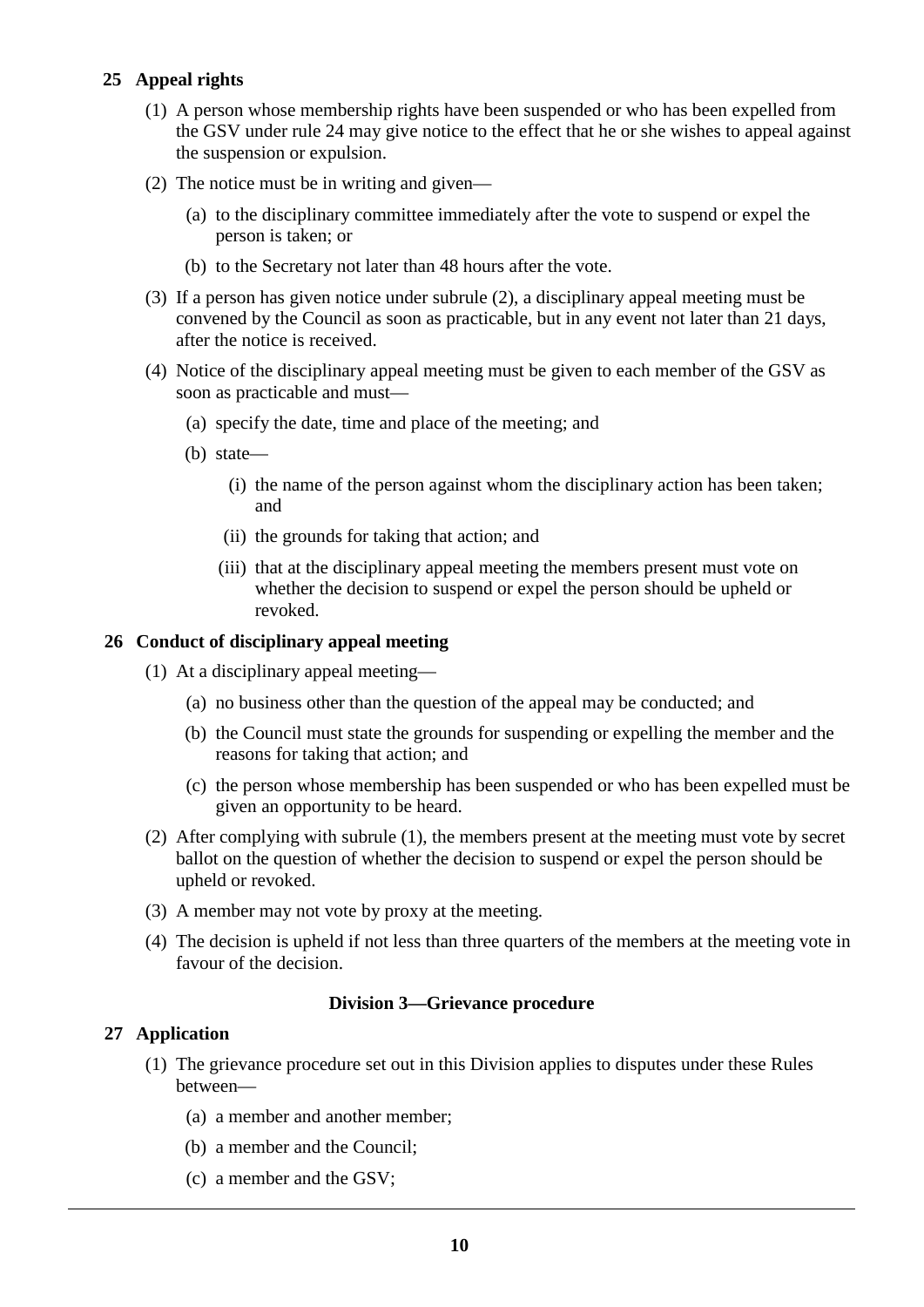(d) a member and a member of staff.

(2) A member must not initiate a grievance procedure in relation to a matter that is the subject of a disciplinary procedure until the disciplinary procedure has been completed.

#### **28 Parties must attempt to resolve the dispute**

The parties to a dispute must attempt to resolve the dispute between themselves within 14 days of the dispute coming to the attention of each party.

#### **29 Appointment of mediator**

- (1) If the parties to a dispute are unable to resolve the dispute between themselves within the time required by rule 28, the parties must within 10 days—
	- (a) notify the Council of the dispute; and
	- (b) agree to or request the appointment of a mediator; and
	- (c) attempt in good faith to settle the dispute by mediation.
- (2) The mediator must be—
	- (a) a person chosen by agreement between the parties; or
	- (b) in the absence of agreement—
		- (i) if the dispute is between a member and another member—a person appointed by the Council; or
		- (ii) if the dispute is between a member and the Council or the GSV—a person appointed or employed by the Dispute Settlement Centre of Victoria.
- (3) A mediator appointed by the Council may be a member or former member of the GSV but in any case must not be a person who—
	- (a) has a personal interest in the dispute; or
	- (b) is biased in favour of or against any party.

#### **30 Mediation process**

- (1) The mediator to the dispute, in conducting the mediation, must—
	- (a) give each party every opportunity to be heard; and
	- (b) allow due consideration by all parties of any written statement submitted by any party; and
	- (c) ensure that natural justice is accorded to the parties throughout the mediation process.
- (2) The mediator must not determine the dispute.

#### **31 Failure to resolve dispute by mediation**

If the mediation process does not resolve the dispute, the parties may seek to resolve the dispute in accordance with the Act or otherwise at law.

# **PART 4—GENERAL MEETINGS OF THE GSV**

#### **32 Annual general meetings**

- (1) The Council must convene an annual general meeting of the GSV to be held within five months after the end of each financial year.
- (2) The Council may determine the date, time and place of the annual general meeting.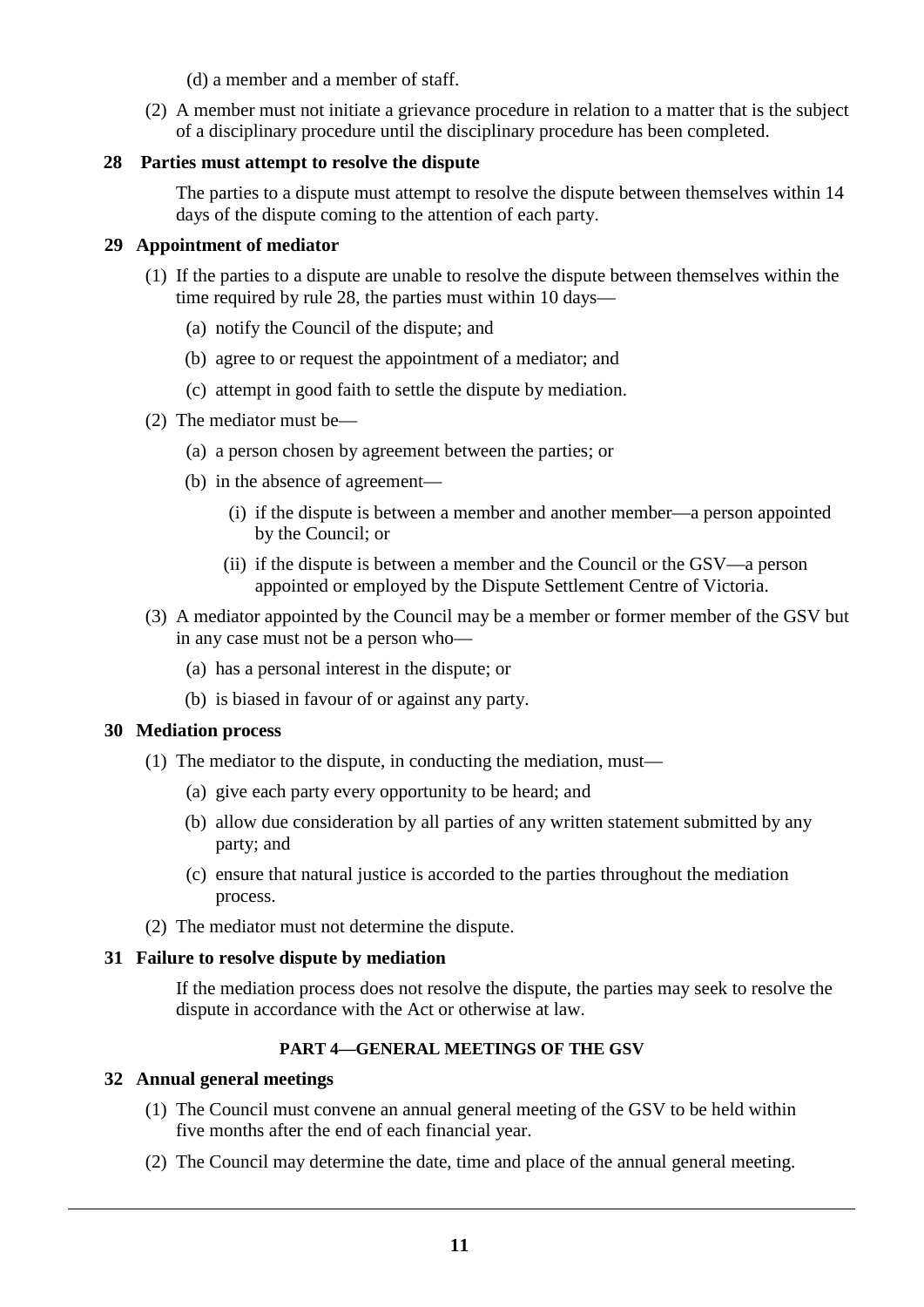- (3) The ordinary business of the annual general meeting is as follows—
	- (a) to confirm the minutes of the previous annual general meeting and of any special general meeting held since then;
	- (b) to receive and consider—
		- (i) the annual report of the Council on the activities of the GSV during the preceding financial year; and
		- (ii) the financial statements of the GSV for the preceding financial year submitted by the Council in accordance with Part 7 of the Act;
	- (c) to elect members of the Council;

(d) to consider the election of any member or person who has been nominated as a Fellow or Honorary Fellow; and

(e) to appoint an Auditor if required.

- (4) The annual general meeting may also conduct any other business of which notice has been given in accordance with these Rules. Other matters of information or questions may be raised without notice by members, on the understanding that they may be referred to the next meeting of the Council for its consideration.
- (5) The annual general meeting may receive an address, lecture or other presentation as may be arranged by the Council.

#### **33 Special general meetings**

- (1) Any general meeting of the GSV, other than an annual general meeting or a disciplinary appeal meeting, is a special general meeting.
- (2) The Council may convene a special general meeting whenever it thinks fit.
- (3) No business other than that set out in the notice under rule 35 may be conducted at the meeting.
- (4) General business may be considered at the meeting if it is included as an item for consideration in the notice under rule 35 and the majority of members at the meeting agree.

#### **34 Special general meeting held at request of members**

- (1) The Council must convene a special general meeting if a request to do so is made in accordance with subrule (2) by at least 5% of the total number of members.
- (2) A request for a special general meeting must—
	- (a) be in writing; and
	- (b) state the business to be considered at the meeting and any resolutions to be proposed; and
	- (c) include the names and signatures of the members requesting the meeting; and
	- (d) be given to the Secretary.
- (3) If the Council does not convene a special general meeting within one month after the date on which the request is made, the members making the request (or half of them) may convene the special general meeting.
- (4) A special general meeting convened by members under subrule (3)—
	- (a) must be held within three months after the date on which the original request was made; and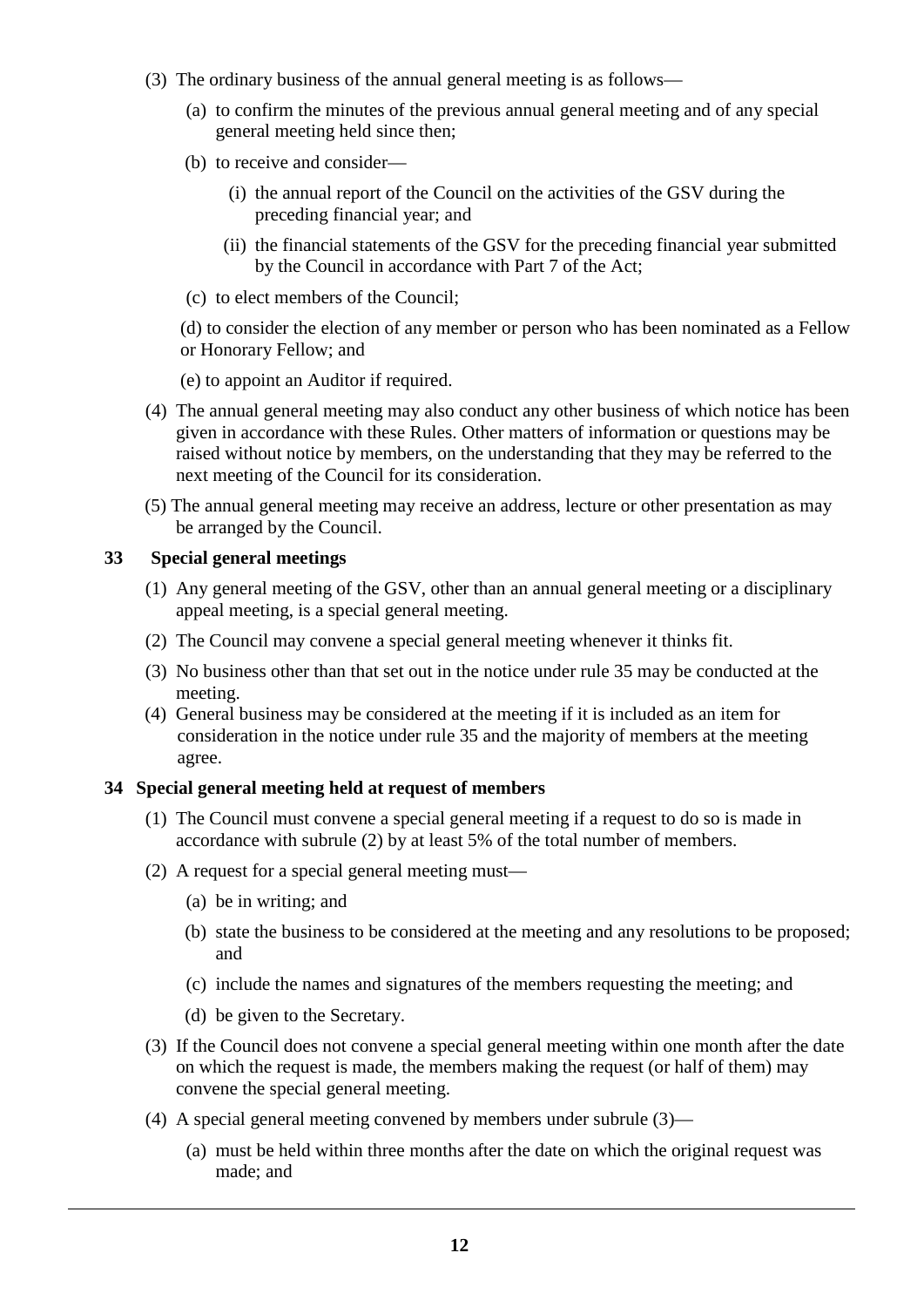- (b) may only consider the business stated in that request.
- (5) The GSV must reimburse all administrative expenses incurred by the members convening a special general meeting under subrule (3).

#### **35 Notice of general meetings**

- (1) The Secretary (or, in the case of a special general meeting convened under rule 34(3), the members convening the meeting) must give to each member of the GSV—
	- (a) at least 21 days' notice of a general meeting if a special resolution is to be proposed at the meeting; or
	- (b) at least 14 days' notice of a general meeting in any other case.
- (2) The notice must—
	- (a) specify the date, time and place of the meeting; and
	- (b) indicate the general nature of each item of business to be considered at the meeting; and
	- (c) if a special resolution is to be proposed—
		- (i) state in full the proposed resolution; and
		- (ii) state the intention to propose the resolution as a special resolution; and
	- (d) comply with rule 36(5).
- (3) This rule does not apply to a disciplinary appeal meeting.

# **36 Proxies**

- (1) A member may appoint another member as his or her proxy to vote and speak on his or her behalf at a general meeting other than at a disciplinary appeal meeting.
- (2) The appointment of a proxy must be in writing and signed by the member making the appointment.
- (3) The member appointing the proxy may give specific directions as to how the proxy is to vote on his or her behalf, otherwise the proxy may vote on behalf of the member in any matter as he or she sees fit.
- (4) The member may use the form for the appointment of a proxy approved by Council or any other form that clearly identifies the person appointed as the member's proxy and that has been signed by the member.
- (5) Notice of a general meeting given to a member under rule 35 must—
	- (a) state that the member may appoint another member as a proxy for the meeting; and
	- (b) provide guidance as to acceptable proxy forms as per subrule 36(4).
- (6) A form appointing a proxy must be given to the Chairperson of the meeting before or at the commencement of the meeting.
- (7) A form appointing a proxy sent by post or electronically is of no effect unless it is received by the GSV no later than 24 hours before the commencement of the meeting.

# **37 Use of technology**

(1) A member not physically present at a general meeting may be permitted to participate in the meeting by the use of technology that allows that member and the members present at the meeting to clearly and simultaneously communicate with each other.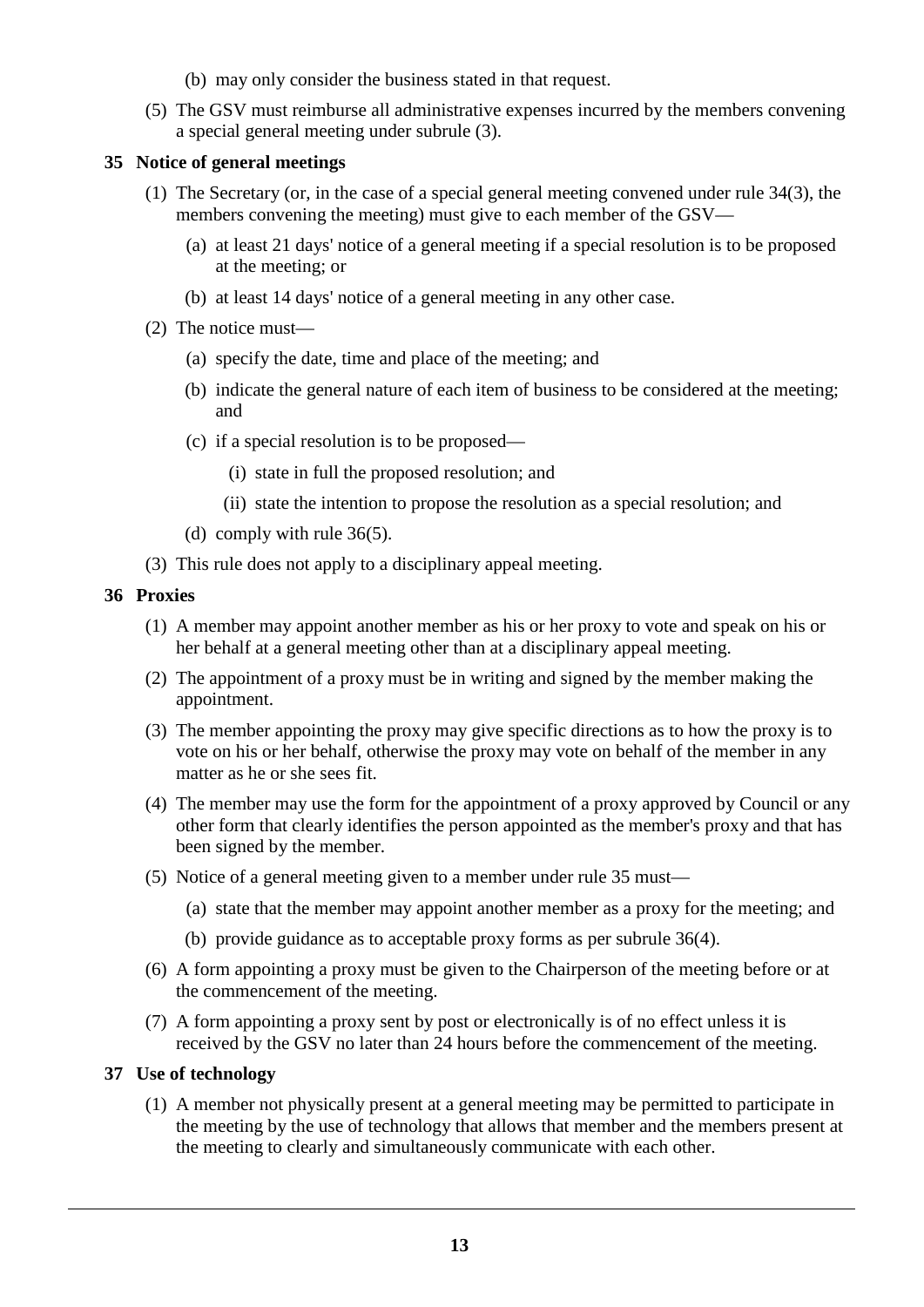(2) For the purposes of this Part, a member participating in a general meeting as permitted under subrule (1) is taken to be present at the meeting and, if the member votes at the meeting, is taken to have voted in person.

(3) The GSV is under no obligation to provide a member with the technology needed to enable distant participation in meetings.

(4) Use of technology may also be permitted for Council and committee meetings in accordance with subrules  $(1)$ ,  $(2)$  and  $(3)$ .

# **38 Quorum at general meetings**

- (1) No business may be conducted at a general meeting unless a quorum of members is present.
- (2) The quorum for a general meeting is the presence (physically, by proxy or remotely as allowed under rule 37) of 20 members.
- (3) If a quorum is not present within 30 minutes after the notified commencement time of a general meeting—
	- (a) in the case of a meeting convened by, or at the request of, members under rule 34 the meeting must be dissolved;

**Note**

If a meeting convened by, or at the request of, members is dissolved under this subrule, the business that was to have been considered at the meeting is taken to have been dealt with. If members wish to have the business reconsidered at another special meeting, the members must make a new request under rule 34.

- (b) in any other case—
	- (i) the meeting must be adjourned to a date not more than 21 days after the adjournment; and
	- (ii) notice of the date, time and place to which the meeting is adjourned must be given at the meeting and confirmed by written notice given to all members as soon as practicable after the meeting.
- (4) If a quorum is not present within 30 minutes after the time to which a general meeting has been adjourned under subrule (3)(b), the members present at the meeting (if not fewer than 5) may proceed with the business of the meeting as if a quorum were present.

# **39 Adjournment of general meeting**

- (1) The Chairperson of a general meeting at which a quorum is present may, with the consent of a majority of members present at the meeting, adjourn the meeting to another time at the same place or at another place.
- (2) Without limiting subrule (1), a meeting may be adjourned—
	- (a) if there is insufficient time to deal with the business at hand; or
	- (b) to give the members more time to consider an item of business.
- (3) No business may be conducted on the resumption of an adjourned meeting other than the business that remained unfinished when the meeting was adjourned.
- (4) Notice of the adjournment of a meeting under this rule is not required unless the meeting is adjourned for 14 days or more, in which case notice of the meeting must be given in accordance with rule 35.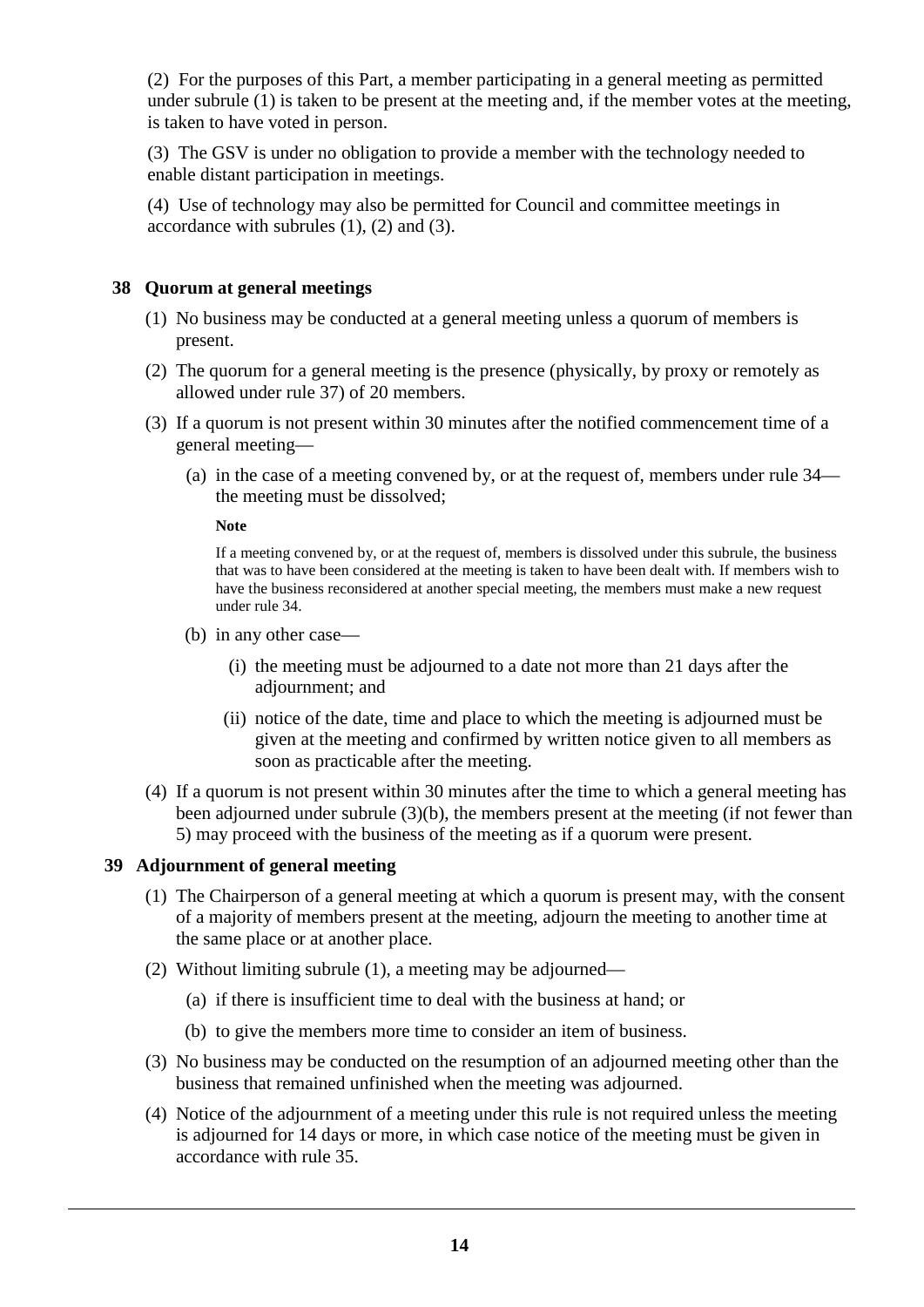# **40 Voting and rulings at general meeting**

- (1) On any question arising at a general meeting—
	- (a) subject to subrule (3), each member has one vote; and
	- (b) members may vote personally or by proxy; and
	- (c) except in the case of a special resolution, the question must be decided on a majority of votes.
- (2) If votes are divided equally on a question, the Chairperson of the meeting has a second or casting vote.
- (3) If the question is whether or not to confirm the minutes of a previous meeting, only members who were present at that meeting may vote.
- (4) This rule does not apply to a vote at a disciplinary appeal meeting conducted under rule 26.
- (5) At all general meetings when questions of order, procedure or interpretation of the Rules or by-laws arise, the ruling of the Chairperson shall be accepted as final.

#### **41 Special resolutions**

- (1) A special resolution is passed if not less than three quarters of the members at a general meeting (whether voting in person or by proxy) vote in favour of the resolution.
- (2) In addition to certain matters specified in the Act, a special resolution is required—
	- (a) to remove a Council member from office ;
	- (b) to alter these Rules, including changing the name or any of the purposes of the GSV.

# **42 Determining whether resolution carried**

- (1) Subject to subsection (2), the Chairperson of a general meeting may, on the basis of a show of hands, declare that a resolution has been—
	- (a) carried; or
	- (b) carried unanimously; or
	- (c) carried by a particular majority; or
	- (d) lost—

and an entry to that effect in the minutes of the meeting is conclusive proof of that fact.

- (2) If a poll (where votes are cast in writing) is demanded by three or more members on any question—
	- (a) the poll must be taken at the meeting in the manner determined by the Chairperson of the meeting; and
	- (b) the Chairperson must declare the result of the resolution on the basis of the poll.
- (3) A poll demanded on the election of the Chairperson or on a question of an adjournment must be taken immediately.
- (4) A poll demanded on any other question must be taken before the close of the meeting at a time determined by the Chairperson.

#### **43 Minutes of general meeting**

(1) The Council must ensure that minutes are taken and kept of each general meeting.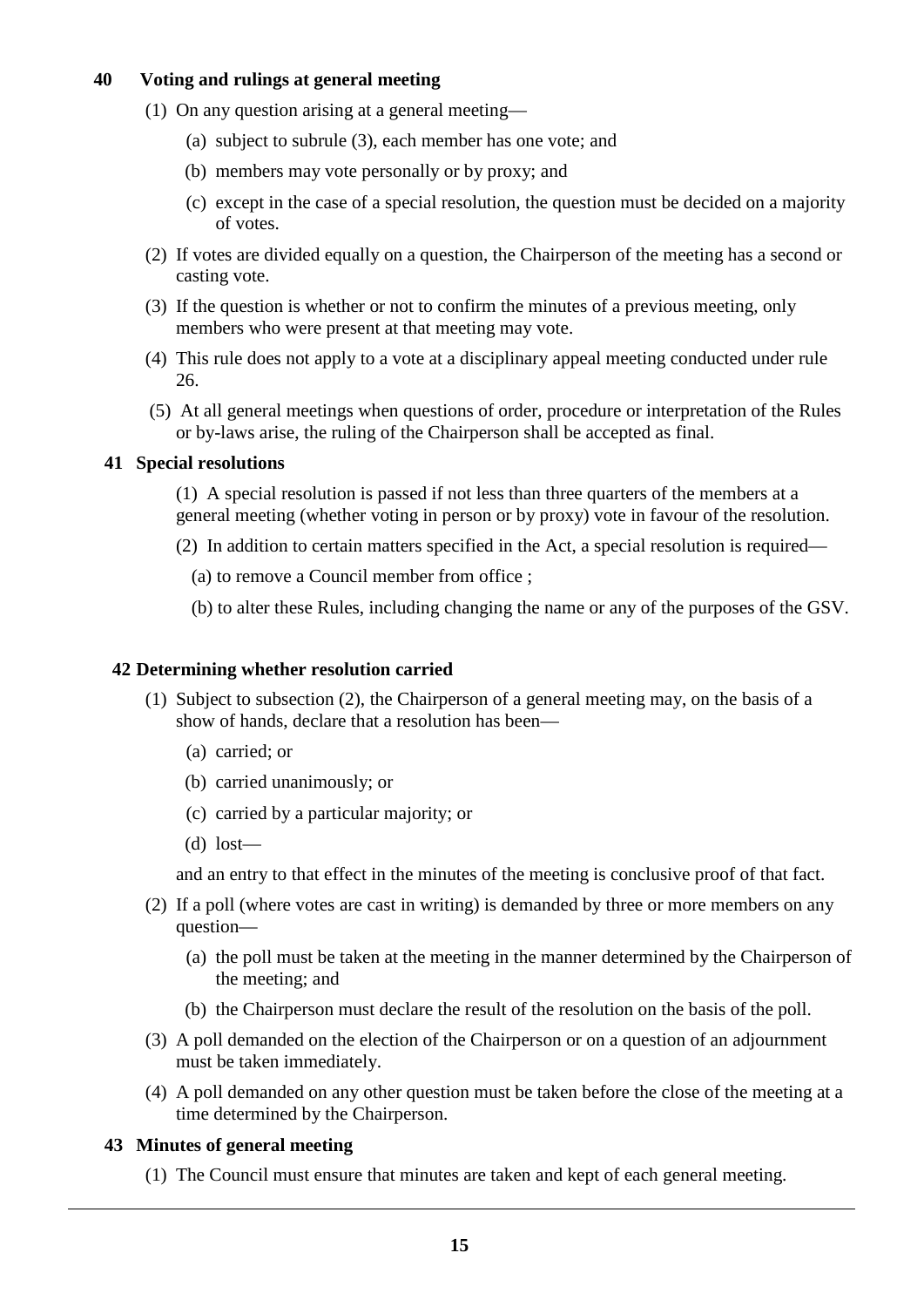- (2) The minutes must record the business considered at the meeting, any resolution on which a vote is taken and the result of the vote.
- (3) In addition, the minutes of each annual general meeting must include—
	- (a) the names of the members attending the meeting; and
	- (b) proxy forms given to the Chairperson of the meeting under rule 36(6); and
	- (c) the financial statements submitted to the members in accordance with rule  $32(3)(b)(ii)$ ; and
	- (d) the certificate signed by two Council members certifying that the financial statements give a true and fair view of the financial position and performance of the GSV; and
	- (e) any audited accounts and auditor's report or report of a review accompanying the financial statements that are required under the Act.

#### **PART 5—COUNCIL**

#### **Division 1—Powers of Council**

#### **44 Role and powers**

- (1) The business of the GSV must be managed by or under the direction of a Council.
- (2) The Council may exercise all the powers of the GSV except those powers that these Rules or the Act require to be exercised by general meetings of the members of the GSV.
- (3) The Council may—
	- (a) appoint and remove staff;
	- (b) establish committees consisting of members with terms of reference it considers appropriate.

# **45 Delegation**

- (1) The Council may delegate to a member of the Council, a committee, or staff, any of its powers and functions other than—
	- (a) this power of delegation; or
	- (b) a duty imposed on the Council by the Act or any other law.
- (2) The delegation must be in writing and may be subject to the conditions and limitations the Council considers appropriate.
- (3) The Council may, in writing, revoke a delegation wholly or in part.

# **46 By-laws**

- (1) The Council may make such by-laws as it deems necessary for the proper and effective administration of the GSV.
- (2) Where a member of Council proposes to create, amend or repeal a by-law, appropriate notice must be given at the Council meeting prior to the Council meeting at which it is planned to vote on the proposal.
- (3) Subsequent to the approval, amendment or revocation of a by-law by Council, within a reasonable time details shall be published in either precise or general form for the information of members. The publication and lodgement of the by-law on the GSV's notice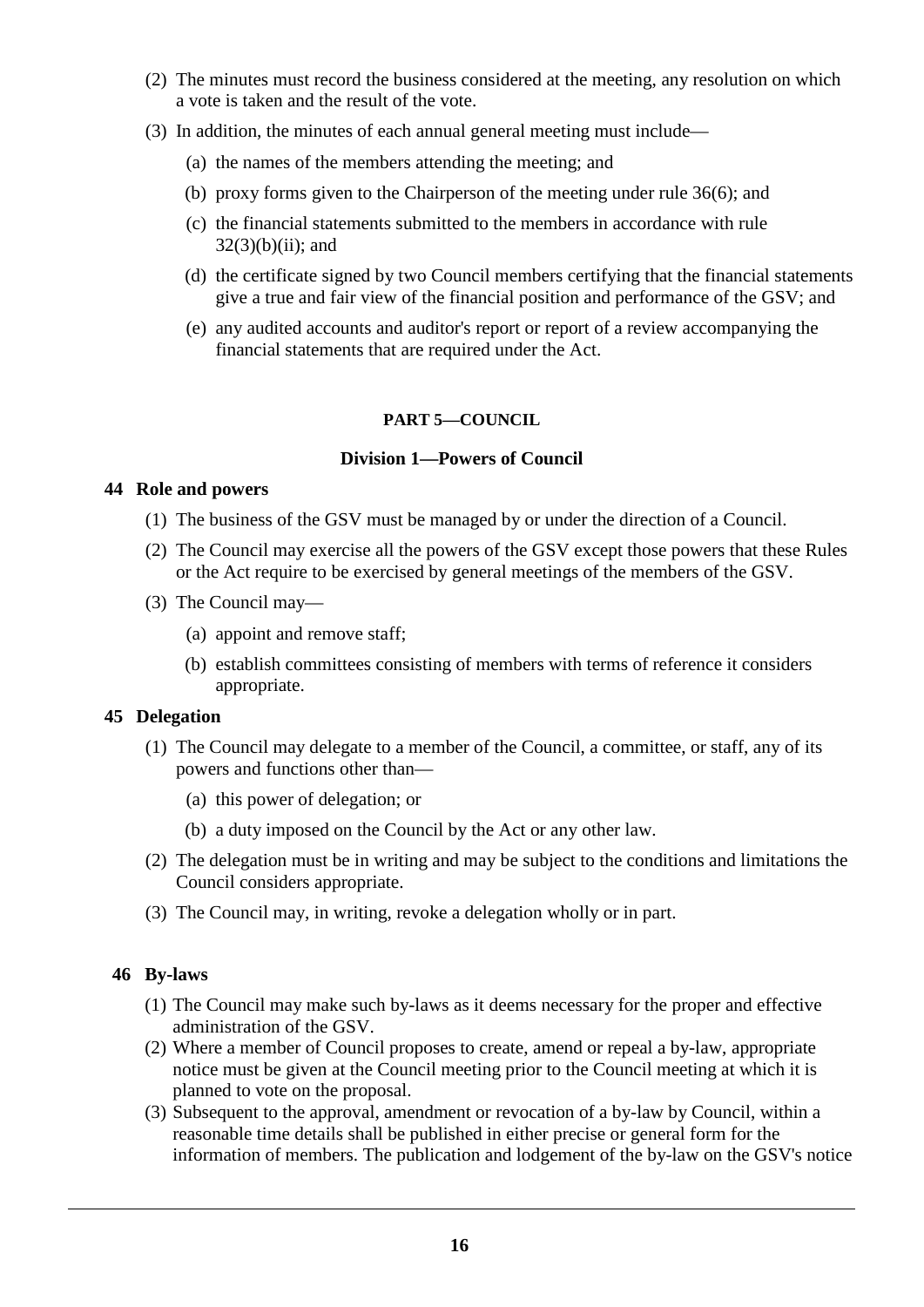board and/or website and in the library copy of the GSV's manual containing the Rules and by-laws shall be deemed to be sufficient for the purpose of this subrule.

# **Division 2—Composition of Council and duties of members**

# **47 Composition of Council**

- (1) The Council consists of—
	- (a) a President; and
	- (b) two Vice-Presidents, one of whom shall be appointed Senior Vice-President by the Council; and
	- (c) a Secretary; and
	- (d) a Treasurer; and
	- (e) 11 ordinary members.
- (2) Each member of the Council shall, subject to these Rules, hold office for two years.

(3) Each year as at the conclusion of the annual general meeting one half of the members of the Council shall retire from office, those members being those who have been longest in office since their last election. Any retiring member of the Council shall be eligible for re-election.

# **48 General Duties**

- (1) As soon as practicable after being elected or appointed to the Council, each councillor must become familiar with these Rules and the Act.
- (2) The Council is collectively responsible for ensuring that the GSV complies with the Act and that individual members of the Council comply with these Rules.
- (3) Councillors must exercise their powers and discharge their duties with reasonable care and diligence.
- (4) Councillors must exercise their powers and discharge their duties—
	- (a) in good faith in the best interests of the GSV; and
	- (b) for a proper purpose.
- (5) Councillors and former councillors must not make improper use of—
	- (a) their position; or
	- (b) information acquired by virtue of holding their position—

so as to gain an advantage for themselves or any other person or to cause detriment to the GSV.

 **Note**: See also Division 3 of Part 6 of the Act which sets out the general duties of the office holders of an incorporated association.

(6) In addition to any duties imposed by these Rules, a councillor must perform any other duties imposed from time to time by resolution at a general meeting.

# **49 President and Vice-Presidents**

(1) Subject to subrule (2), the President or, in the President's absence, one of the Vice-Presidents is the Chairperson for any general meetings and for any Council meetings.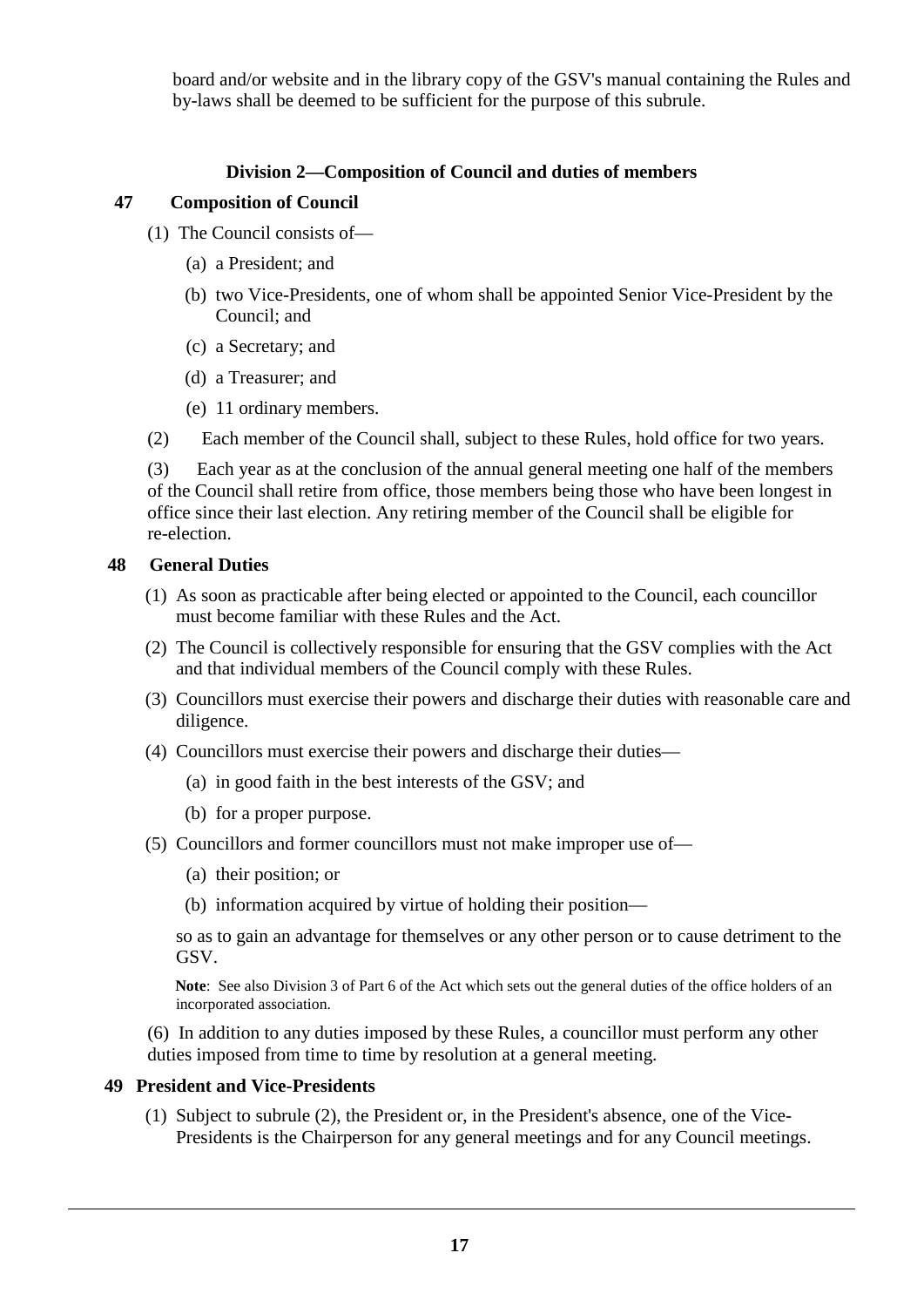- (2) If the President and the Vice-Presidents are absent, or are unable to preside, the Chairperson of the meeting must be—
	- (a) in the case of a general meeting—a member elected by the other members present; or
	- (b) in the case of a Council meeting—a Council member elected by the other Council members present.

#### **50 Secretary**

- (1) The Secretary must perform any duty or function required under the Act to be performed by the secretary of an incorporated association.
- (2) The Secretary must—
	- (a) maintain the register of members in accordance with rule 19; and
	- (b) keep custody of the common seal of the GSV and, except for the financial records referred to in rule 70(3), all books, documents and securities of the GSV in accordance with rules 73 and 76; and
	- (c) subject to the Act and these Rules, provide members with access to the register of members, the minutes of general meetings and other books and documents; and
	- (d) perform any other duty or function imposed on the Secretary by these Rules.
- (3) The Secretary must give to the Registrar notice of his or her appointment within 14 days after the appointment.

#### **51 Treasurer**

- (1) The Treasurer must—
	- (a) receive all moneys paid to or received by the GSV and issue receipts, if requested, for those moneys in the name of the GSV;
	- (b) ensure that all moneys received are paid into an account of the GSV no later than five working days after receipt;
	- (c) make any payments authorised by the Council or by a general meeting of the GSV from the GSV's funds; and
	- (d) ensure cheques are signed by two members of the Council or other persons authorised by the Council.
- (2) The Treasurer must—
	- (a) ensure that the financial records of the GSV are kept in accordance with the Act; and
	- (b) coordinate the preparation of the financial statements of the GSV and their certification by the Council prior to their submission to the annual general meeting of the GSV.
- (3) The Treasurer must ensure that at least one other Council or staff member has access to the accounts and financial records of the GSV.

#### **Division 3—Election of Council members and tenure of office**

#### **52 Who is eligible to be a Council member**

(1) A member is eligible to be elected or appointed as a Council member if the member is entitled to vote at the AGM.

(2) To be eligible to be Secretary a member must reside in Australia.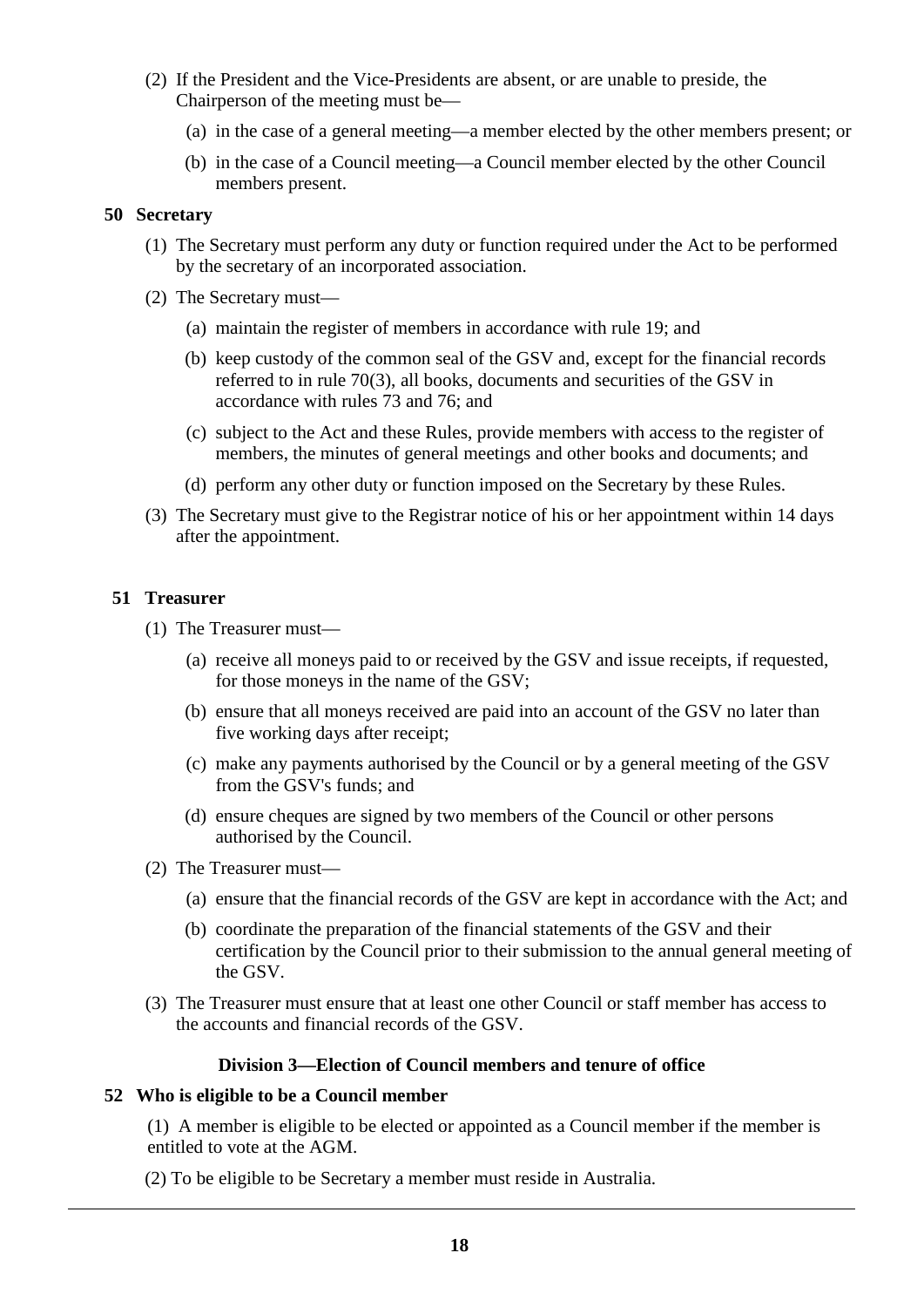#### **53 Election of members to Council**

- (1) The Council shall not less than three months before each annual general meeting of the GSV, invite all members to nominate themselves or other candidates for so many of the positions of Council which are or will become vacant at the meeting.
- (2) Nominations of candidates for election:

(a) shall be made in writing on the form prescribed by the Council, signed by two members of the GSV and be accompanied by the written consent of the candidate (which may be endorsed on the form of nomination); and

(b) shall be delivered to the Secretary not less than 35 days before the date fixed for the holding of the annual general meeting.

(3) Subject to subrules (4) and (5), at the annual general meeting a separate election must be held for each position.

(4) If insufficient nominations by position are received to fill all vacancies on the Council, the candidates nominated shall be declared to be elected and further nominations shall be received at the annual general meeting.

(5) If the number and specified position(s) of nominations received are equal to the number of vacancies to be filled, the persons nominated shall be declared to be elected.

(6) If the number of nominations exceeds the number of vacancies to be filled, a secret ballot shall be held in accordance with rule 54.

(7) On his or her election, the new President may take over as Chairperson of the meeting.

#### **54 Ballot**

- (1) If a ballot is required for the election for a position, the Chairperson of the meeting must appoint a member to act as returning officer to conduct the ballot.
- (2) The returning officer must not be a member nominated for the position.
- (3) Before the ballot is taken, each candidate may make a short speech in support of his or her election.
- (4) The election must be by secret ballot.
- (5) The returning officer must give a blank piece of paper to—
	- (a) each member present in person; and
	- (b) each proxy appointed by a member.
- (6) If the ballot is for a single position, the voter must write on the ballot paper the name of the candidate for whom they wish to vote.
- (7) If the ballot is for more than one position—
	- (a) the voter must write on the ballot paper the name of each candidate for whom they wish to vote;
	- (b) the voter must not write the names of more candidates than the number to be elected.
- (8) Ballot papers that do not comply with subrule (7)(b) are not to be counted.
- (9) Each ballot paper on which the name of a candidate has been written counts as one vote for that candidate.
- (10) The returning officer must declare elected the candidate or, in the case of an election for more than one position, the candidates who received the most votes.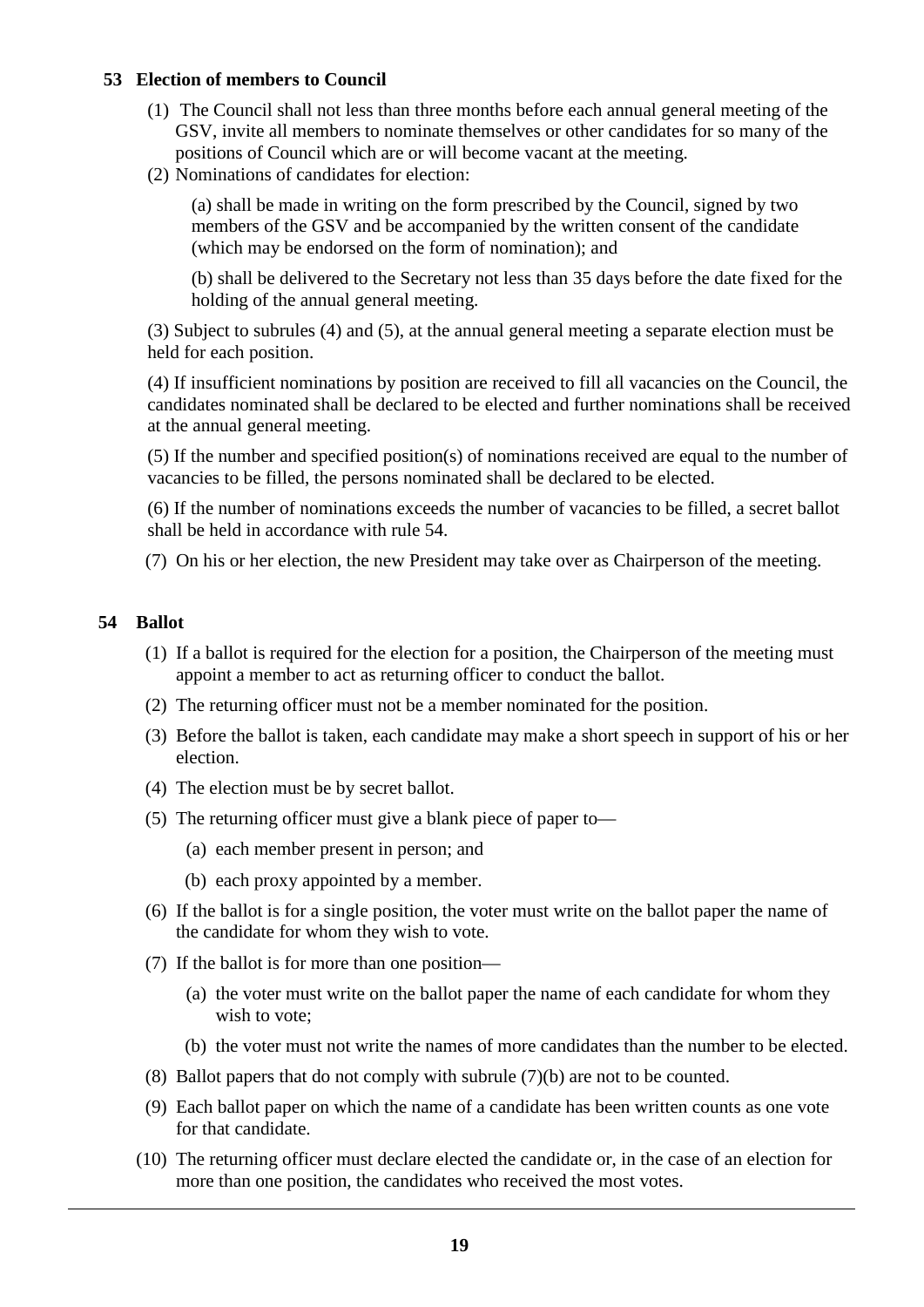- (11) If the returning officer is unable to declare the result of an election under subrule (10) because two or more candidates received the same number of votes, the returning officer must—
	- (a) conduct a further election for the position in accordance with subrules (4) to (10) to decide which of those candidates is to be elected; or
	- (b) with the agreement of those candidates, decide by lot which of them is to be elected.

# **55 Term of office**

- (1) Subject to rules 47 (2) and (3) and rule 57(5), a Council member holds office until the next annual general meeting.
- (2) A Council member may be re-elected.

#### **56 Vacation or termination of office**

- (1) A Council member may resign from the Council by written notice addressed to the Council.
- (2) A person ceases to be a Council member if he or she—
	- (a) ceases to be a member of the GSV; or
	- (b) fails to attend three consecutive Council meetings without leave of absence under rule 67; or
	- (c) otherwise ceases to be a Council member by operation of section 78 of the Act.
- (3) A general meeting of the GSV may—
	- (a) by special resolution remove a Council member from office; and
	- (b) elect an eligible member of the GSV to fill the vacant position in accordance with this Division.
- (4) A member who is the subject of a proposed special resolution under subrule (3)(a) may make representations in writing to the Secretary or President of the GSV (not exceeding a reasonable length) and may request that the representations be provided to the members of the GSV.
- (5) The Secretary or the President may give a copy of the representations to each member of the GSV or, if they are not so given, the member may require that they be read out at the meeting at which the special resolution is to be proposed.

# **57 Filling casual vacancies**

- (1) The Council may appoint an eligible member of the GSV to fill a position on the Council that—
	- (a) has become vacant under rule 56; or
	- (b) was not filled by election at the last annual general meeting.
- (2) If the position of Secretary becomes vacant, the Council must appoint a member to the position within 14 days after the vacancy arises.
- (3) Rule 55 applies to any Council member appointed by the Council under subrule (1) or (2).
- (4) The Council may continue to act despite any vacancy in its membership.
- (5) A Council member appointed to fill a casual vacancy shall hold office only until the next annual general meeting.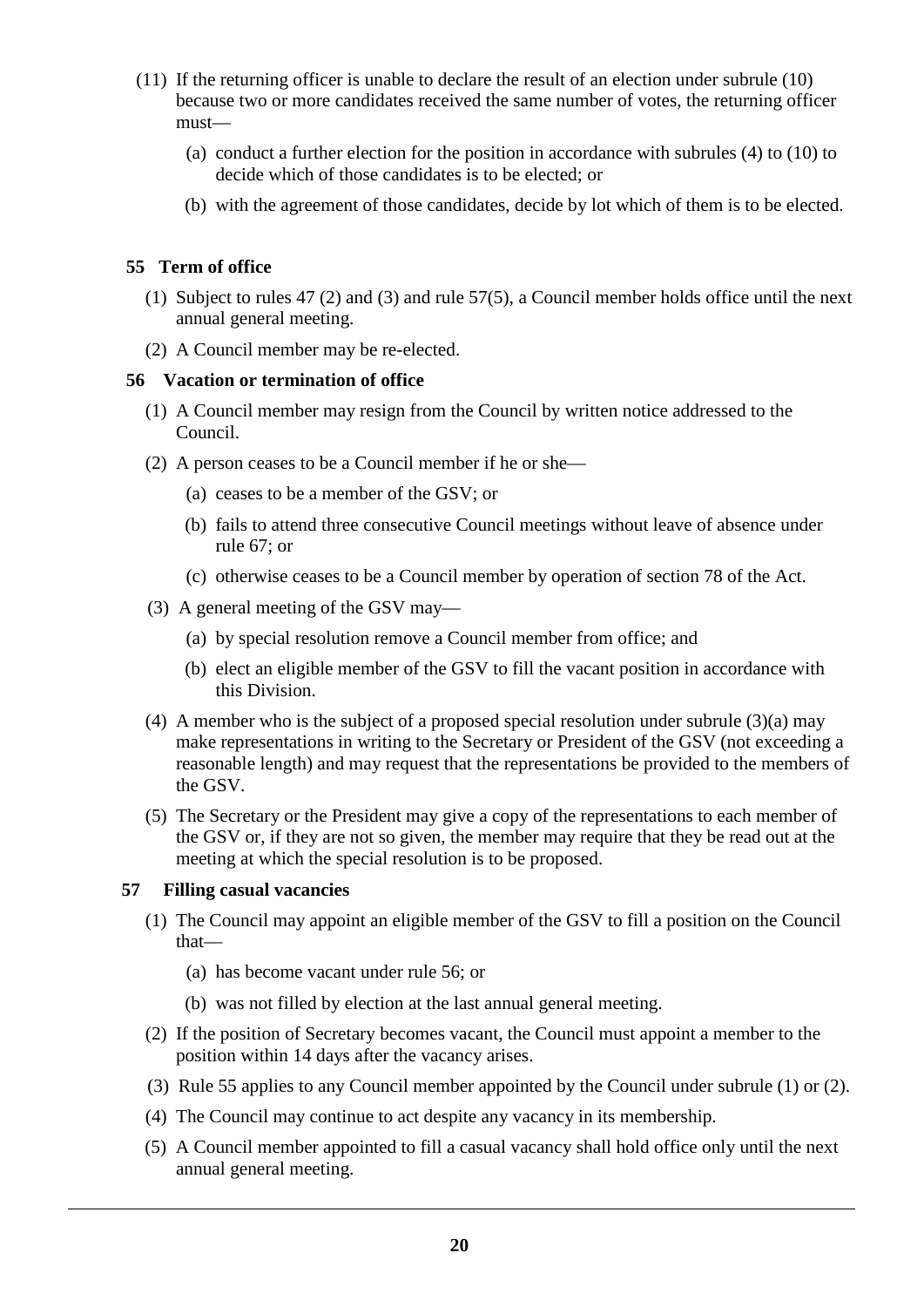# **Division 4—Operations of Council**

# **58 Executive Committee**

(1)There shall be an Executive Committee of Council.

(2) The Executive Committee shall consist of the Office-Bearers of the GSV. Other members of the Council may be appointed from time to time by resolution of Council.

(3) The Council may prescribe by resolution, by-laws to regulate the proceedings and conduct of the Executive Committee.

(4) The Executive Committee shall exercise such powers and functions and perform such duties as are conferred upon it by the Council or by these Rules.

#### **59 Meetings of Council**

- (1) The Council must meet at least four times in each year at the dates, times and places determined by the Council.
- (2) The date, time and place of the first Council meeting must be determined by the members of the Council as soon as practicable after the annual general meeting of the GSV at which the members of the Council were elected.
- (3) Special Council meetings may be convened by the President or by any four members of the Council. In the case of a special meeting requested by members of Council, written notice of their wish to convene such a meeting shall be given to the Secretary who, in turn, shall forthwith notify all members of the Council accordingly.

#### **60 Notice of meetings**

- (1) Notice of each Council meeting must be given to each Council member no later than seven days before the date of the meeting.
- (2) Notice may be given of more than one Council meeting at the same time.
- (3) The notice must state the date, time and place of the meeting.
- (4) If a special Council meeting is convened, the notice must include the general nature of the business to be conducted.
- (5) The only business that may be conducted at the meeting is the business for which the meeting is convened.

# **61 Urgent meetings**

- (1) In cases of urgency, a meeting can be held without notice being given in accordance with rule 60 provided that as much notice as practicable is given to each Council member by the quickest means practicable.
- (2) Any resolution made at the meeting must be passed by an absolute majority of the Council.
- (3) The only business that may be conducted at an urgent meeting is the business for which the meeting is convened.
- (4) Straightforward Council decisions not requiring extensive discussion may at the request of the President be resolved by use of written communications technology such as email provided that the issue and decision are recorded in the minutes of the next meeting of Council.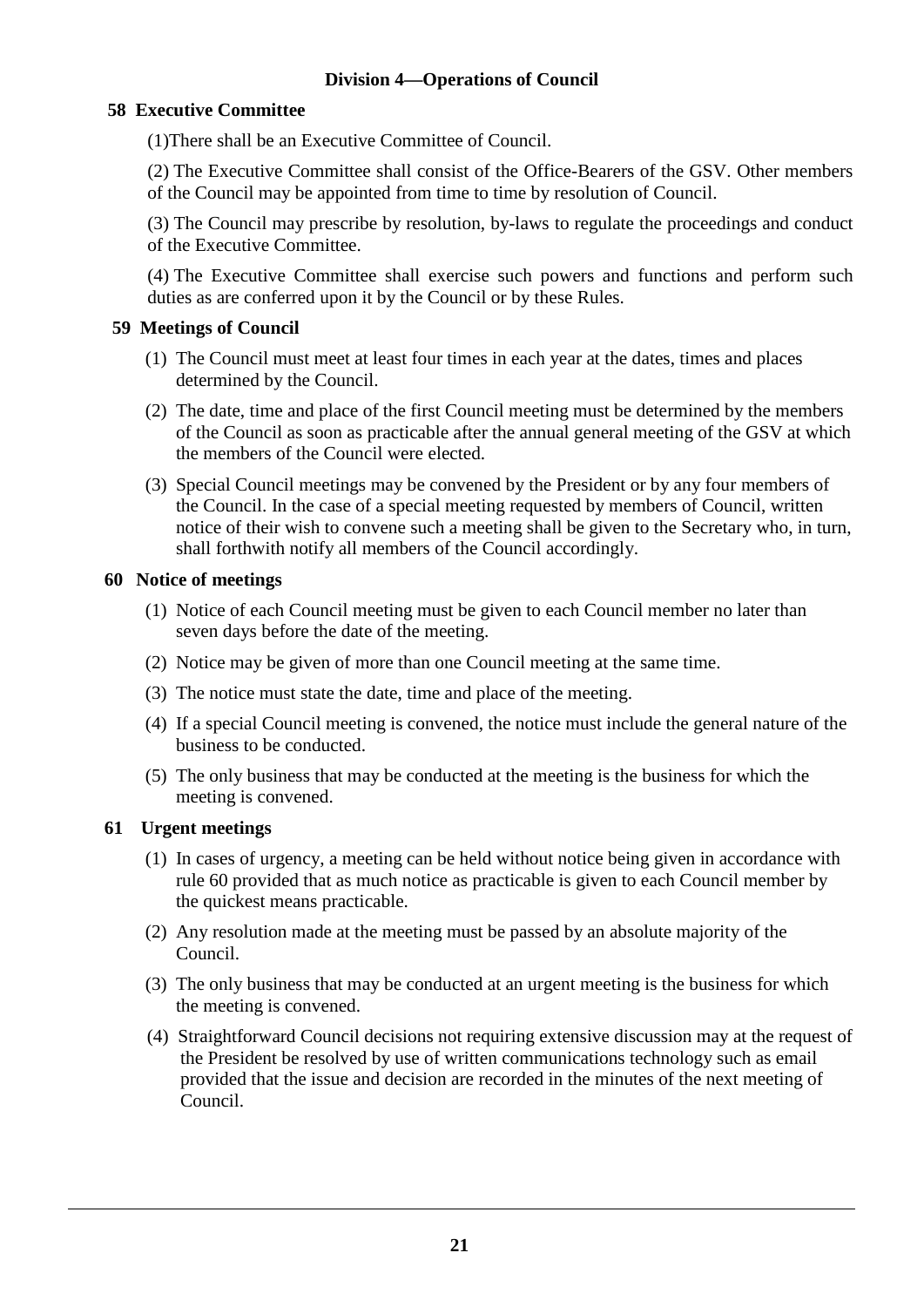#### **62 Procedure and order of business**

- (1) The procedure to be followed at a meeting of Council must be determined from time to time by the Council.
- (2) The order of business may be determined by the members present at the meeting.

#### **63 Quorum**

- (1) No business may be conducted at a Council meeting unless a quorum is present.
- (2) The quorum for a Council meeting is the presence (in person or as allowed under rule 37) of a majority of the Council members holding office.
- (3) If a quorum is not present within 30 minutes after the notified commencement time of a Council meeting—
	- (a) in the case of a special meeting—the meeting lapses;
	- (b) in any other case—the meeting must be adjourned to a date no later than 14 days after the adjournment and notice of the time, date and place to which the meeting is adjourned must be given in accordance with rule 60.

(4) Subject to the quorum requirements the Council may act notwithstanding any vacancy on the Council. However, if the number of Councillors appointed falls below eight, the Council shall act only for the purpose of filling vacancies until there are at least eight members of Council.

# **64 Voting**

- (1) On any question arising at a Council meeting, each Council member present at the meeting has one vote.
- (2) A motion is carried if a majority of Council members present at the meeting vote in favour of the motion.
- (3) Subrule (2) does not apply to any motion or question which is required by these Rules to be passed by an absolute majority of the Council.
- (4) An absolute majority is required at urgent meetings on one particular topic, this being determined at the discretion of the Chairperson.
- (5) If votes are divided equally on a question, the Chairperson of the meeting has a second or casting vote.
- (6) Voting by proxy is not permitted.

(7) In the ordinary course voting shall be by a show of hands but, if demanded by a Council member, a secret poll shall be taken in such manner as the person presiding at the meeting shall determine.

(8) No resolution of the Council shall be rescinded at any subsequent meeting unless notice of the proposed rescission has been sent by the Secretary to all Councillors at least seven days before the date of such meeting, and the rescission is agreed upon at that meeting.

#### **65 Conflict of interest**

- (1) A Council member who has a material personal interest in a matter being considered at a Council meeting must disclose the nature and extent of that interest to the Council.
- (2) The member—
	- (a) must not be present while the matter is being considered at the meeting; and
	- (b) must not vote on the matter.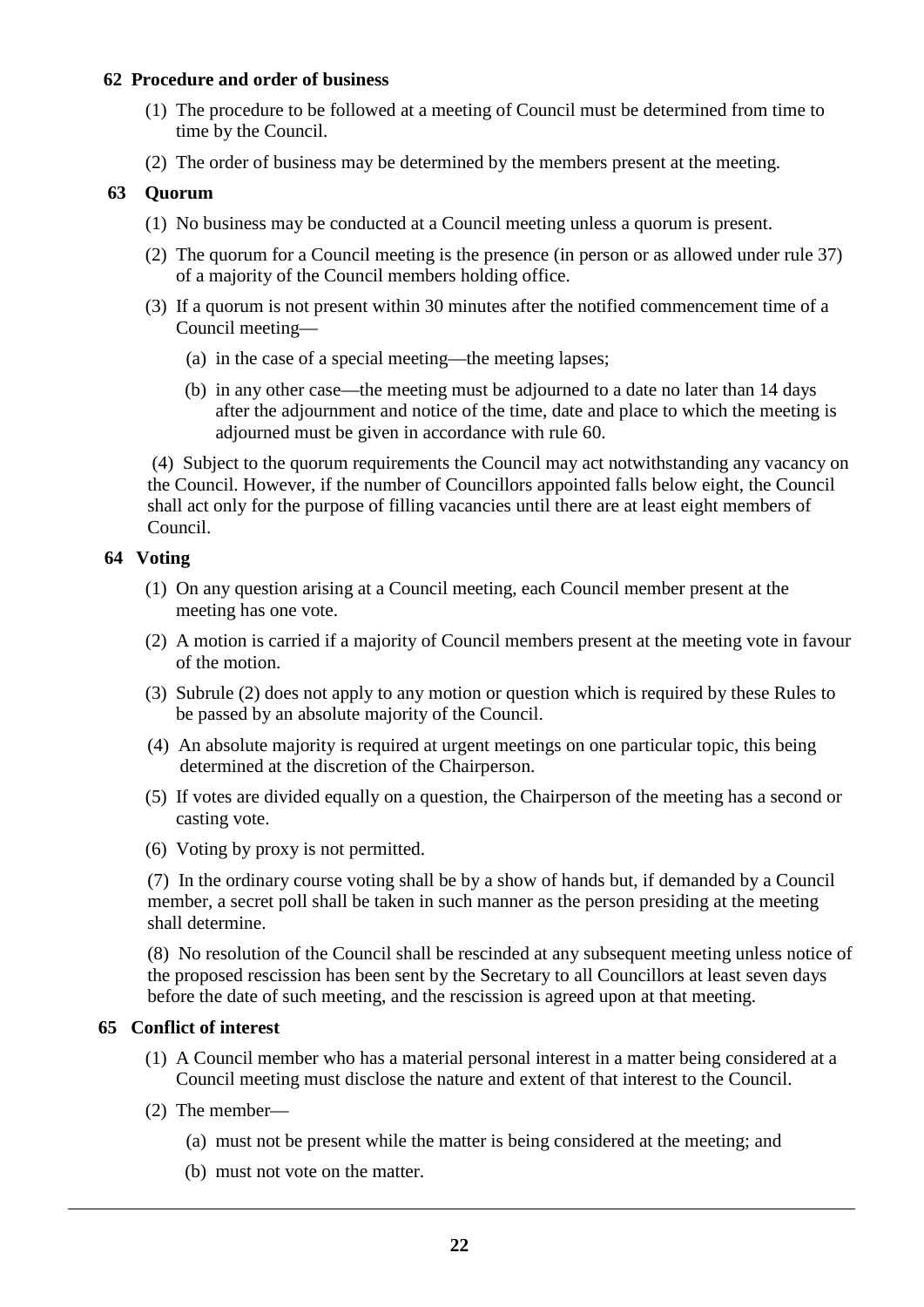#### **Note**

Under section 81(3) of the Act, if there are insufficient Council members to form a quorum because a member who has a material personal interest is disqualified from voting on a matter, a general meeting may be called to deal with the matter.

- (3) This rule does not apply to a material personal interest—
	- (a) that exists only because the member belongs to a class of persons for whose benefit the GSV is established; or
	- (b) that the member has in common with all, or a substantial proportion of, the members of the GSV.

#### **66 Minutes of meeting**

- (1) The Council must ensure that minutes are taken and kept of each Council meeting.
- (2) The minutes must record the following—
	- (a) the names of the members in attendance at the meeting;
	- (b) the business considered at the meeting;
	- (c) any resolution on which a vote is taken and the result of the vote;
	- (d) any material personal interest disclosed under rule 65.

#### **67 Leave of absence**

- (1) The Council may grant a Council member leave of absence from Council meetings for a period not exceeding three meetings.
- (2) The Council must not grant leave of absence retrospectively unless it is satisfied that it was not feasible for the Council member to seek the leave in advance.

# **PART 6—FINANCIAL MATTERS**

#### **68 Source of funds**

The funds of the GSV may be derived from joining fees, annual subscriptions, sales of publications, donations, fund-raising activities, grants, interest and any other sources approved by the Council.

#### **69 Management of funds**

- (1) The GSV must open accounts with financial institutions from which all expenditure of the GSV is made and into which all of the GSV's revenue is deposited.
- (2) Subject to any restrictions imposed by a general meeting of the GSV, the Council may approve expenditure on behalf of the GSV.
- (3) The Council may authorise office bearers and/or staff members to expend funds on behalf of the GSV (including by electronic funds transfer) up to a specified limit without requiring approval from the Council for each item on which the funds are expended.
- (4) All cheques or other negotiable instruments must be signed by two members of the Council or other persons authorised by the Council.
- (5) All funds of the GSV must be deposited into a financial account of the GSV no later than five working days after receipt.
- (6) With the approval of the Council, the Treasurer and/or staff member may maintain a cash float provided that all money paid from or paid into the float is accurately recorded at the time of the transaction.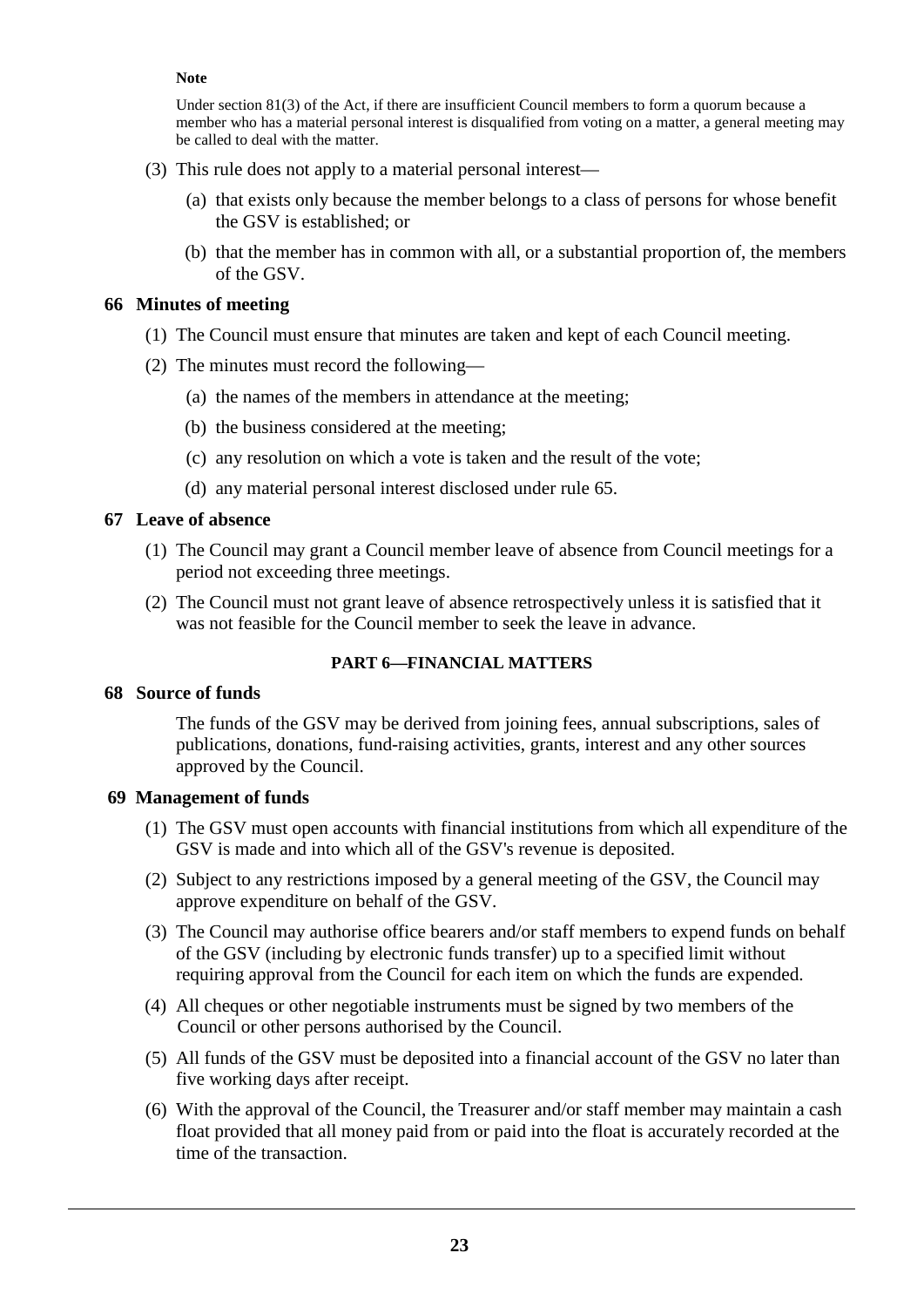# **70 Financial records**

- (1) The GSV must keep financial records that—
	- (a) correctly record and explain its transactions, financial position and performance; and
	- (b) enable financial statements to be prepared as required by the Act.
- (2) The GSV must retain the financial records for seven years after the transactions covered by the records are completed.
- (3) The Treasurer must keep in his or her custody, or under his or her control—
	- (a) the financial records for the current financial year; and
	- (b) any other financial records as authorised by the Council.

# **71 Financial statements**

- (1) For each financial year, the Council must ensure that the requirements under the Act relating to the financial statements of the GSV are met.
- (2) Without limiting subrule (1), those requirements include—
	- (a) the preparation of the financial statements;
	- (b) if required, the review or auditing of the financial statements;
	- (c) the certification of the financial statements by the Council;
	- (d) the submission of the financial statements to the annual general meeting of the GSV;
	- (e) the lodgement with the Registrar of the financial statements and accompanying reports, certificates, statements and fee.

# **72 Indemnification**

The office bearers, all members of Council and GSV representatives as specified in the bylaws, shall be indemnified by the GSV against, and reimbursed for, all costs, losses and expenses which they may incur or become liable to pay by reason of any contract entered into or obligation incurred by them, or any act or thing lawfully done or permitted by them, as office bearers, members of the Council or GSV representatives.

# **PART 7—GENERAL MATTERS**

#### **73 Common seal**

(1) The GSV shall have a common seal, and—

- (a) the name of the GSV must appear in legible characters on the common seal;
- (b) a document may only be sealed with the common seal by the authority of the Council and the sealing must be witnessed by the signatures of two Council members;
- (c) the common seal must be kept in the custody or in the control of the Secretary.

# **74 Registered address**

The registered address of the GSV is—

- (a) the address determined from time to time by resolution of the Council; or
- (b) if the Council has not determined an address to be the registered address—the postal address of the Secretary.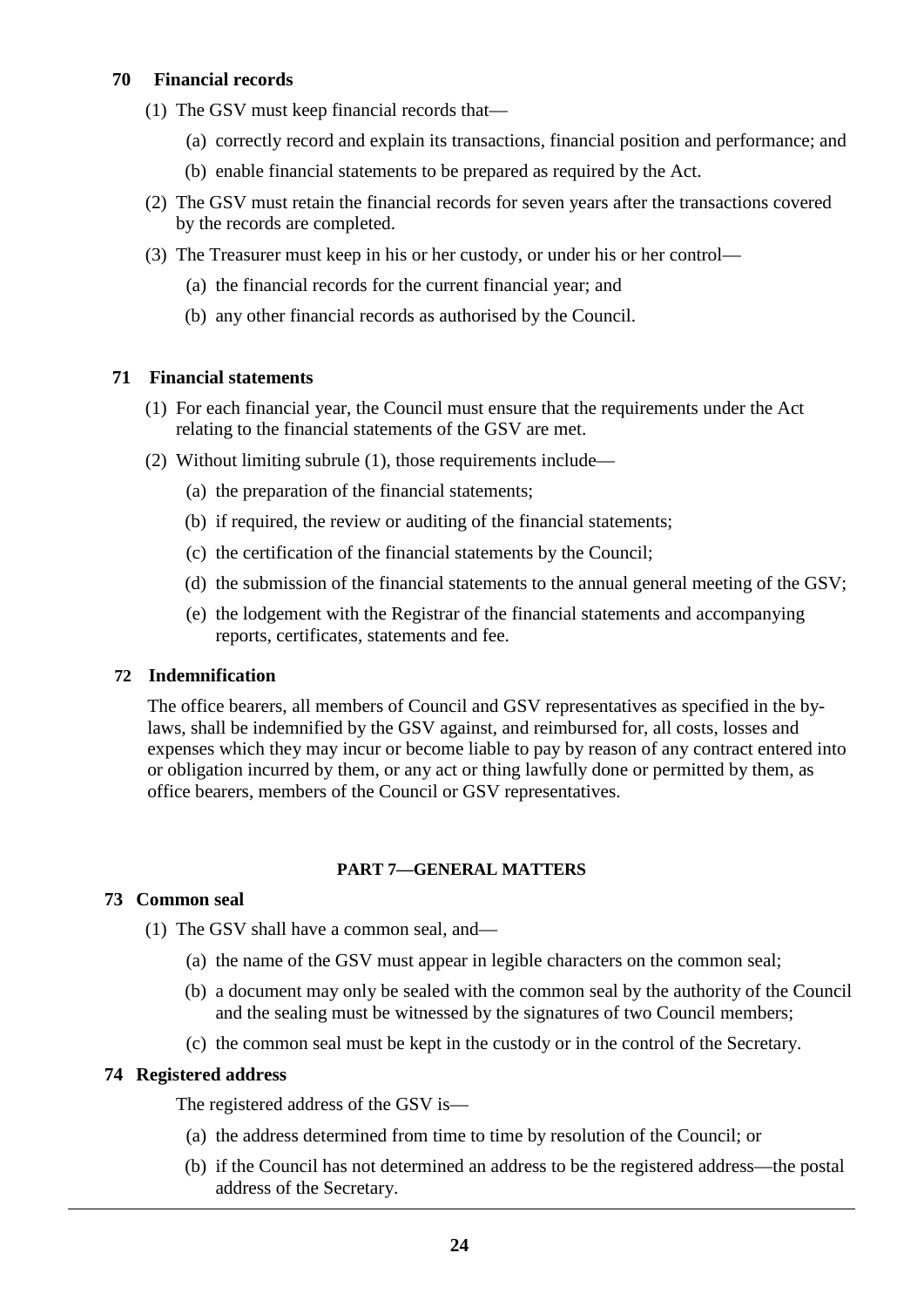# **75 Notice requirements**

- (1) Any notice required to be given to a member or a Council member under these Rules may be given—
	- (a) by handing the notice to the member personally; or
	- (b) by sending it by post, by email or by other electronic means to the member at the address recorded for the member on the register of members.
- (2) Any notice required to be given to the GSV or the Council may be given—
	- (a) by handing the notice to a member of the Council; or
	- (b) by sending the notice by post to the registered address; or
	- (c) by leaving the notice at the registered address; or
	- (d) if the Council determines that it is appropriate in the circumstances—
		- (i) by email to the email address of the GSV or the Secretary; or
		- (ii) by facsimile transmission to the facsimile number of the GSV.

#### **76 Custody and inspection of books and records**

- (1) Members may on request inspect free of charge—
	- (a) the register of members;
	- (b) the minutes of general meetings;
	- (c) subject to subrule (2) and rule 19(2), the financial records, books, securities and any other relevant document of the GSV, including minutes of Council meetings.
- (2) The Council may refuse to permit a member to inspect records of the GSV that relate to confidential, personal, employment, commercial or legal matters or where to do so may be prejudicial to the interests of the GSV.
- (3) The Council must on request make copies of these Rules available to members and applicants for membership free of charge.
- (4) Subject to subrule (2), a member may obtain a copy of any of the other records of the GSV referred to in this rule and the GSV may charge a reasonable fee for provision of a copy of such a record.
- (5) For purposes of this rule
	- *relevant documents* means the records and other documents, however compiled, recorded or stored, that relate to the incorporation and management of the GSV and includes the following—
		- (a) its membership records;
		- (b) its financial statements;
		- (c) its financial records;
		- (d) records and documents relating to transactions, dealings, business or property of the GSV.